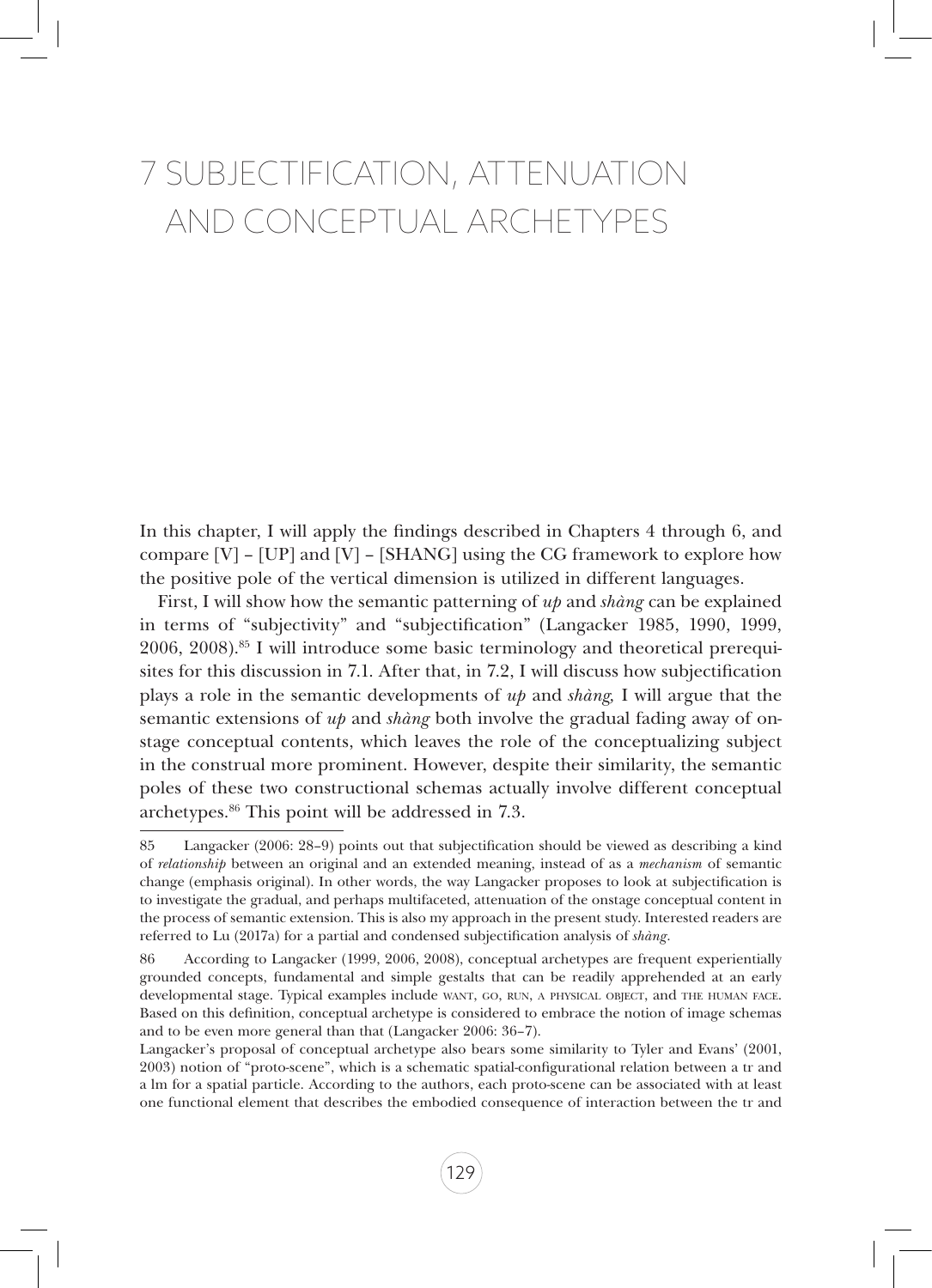#### **7.1 Subjectivity and subjectification**

The concept of subjectivity was first studied by linguists such as Breal (1964 [1900]), Buhler (1990 [1934]) and Jakobson (1957). Benveniste (1971 [1958]) developed a clear definition of subjectivity between the speaking subject and the syntactic subject, describing it as one of the most crucial functions of language. In the 1980s, scholars such as Langacker (1985), Lyons (1982) and Traugott (1989) built on this notion, producing a series of research papers on the subjective function of language. The notion of subjectivity can be roughly defined as "the way in which natural languages, in their structure and their normal manner of operation, provide for the locutionary agent's expression of himself of his own attitudes and beliefs" (Lyons 1982: 102). Since the 90s, research on subjectivity has flourished within the cognitive-functional camp of linguistics.

Langacker and Traugott focus on the notion of subjectivity and its closely associated concept, "subjectification", using their respective theoretical frameworks.87 Langacker's synchronic approach and Traugott's diachronic approach are two ways of looking at the subjective function of language, and are partially compatible (Langacker 2006: 2; Traugott 2003: 21). However, in the present study, I follow Langacker's way of addressing subjectivity for the following two reasons: First, Traugott's generalization is made using diachronic linguistic data, which is different from the research method of the present study. Second, and more importantly, as has been presented in my earlier analysis, the meanings in use for *up* and *shàng* are highly relevant to the image-schematic structure invoked at the conceptual level. The strength of Traugott's theory is not in providing a conceptualist explanation, but in addressing the pragmatics-induced semantic change in diachrony. By contrast, Langacker's version of subjectivity is based on a proposed parallel relation between perception and conception, and this conceptualist approach is much more in line with the observation on imagistic structures that I have presented previously. I will therefore use Langacker's version.

The way Langacker approaches subjectivity and subjectification can be traced back to his seminal publication of 1985, where he did not specifically label the meaning of a linguistic expression as subjective or objective, but only suggested that the degree of subjectivity and objectivity should be addressed relative to

the lm. For instance, Tyler and Evans (2003: 180–2) identify containment to be the functional element of the preposition *in*, and claim that the functional element accounts for the embodied meanings of *in*. In this sense, the notion of proto-scene for a preposition can also be a kind of conceptual archetype.

<sup>87</sup> Traugott (1995) referred to "subjectification" as a diachronic process of semantic change, where the meaning of a lexical item comes to reside in the speaker's mental domain or evaluation. Langacker (1990, 1999), on the other hand, defines subjectification in terms of the synchronic distribution of meaning. To Langacker, subjectification may, but does not necessarily need to, align with diachronic grammaticalization. I use the term subjectification in Langacker's sense.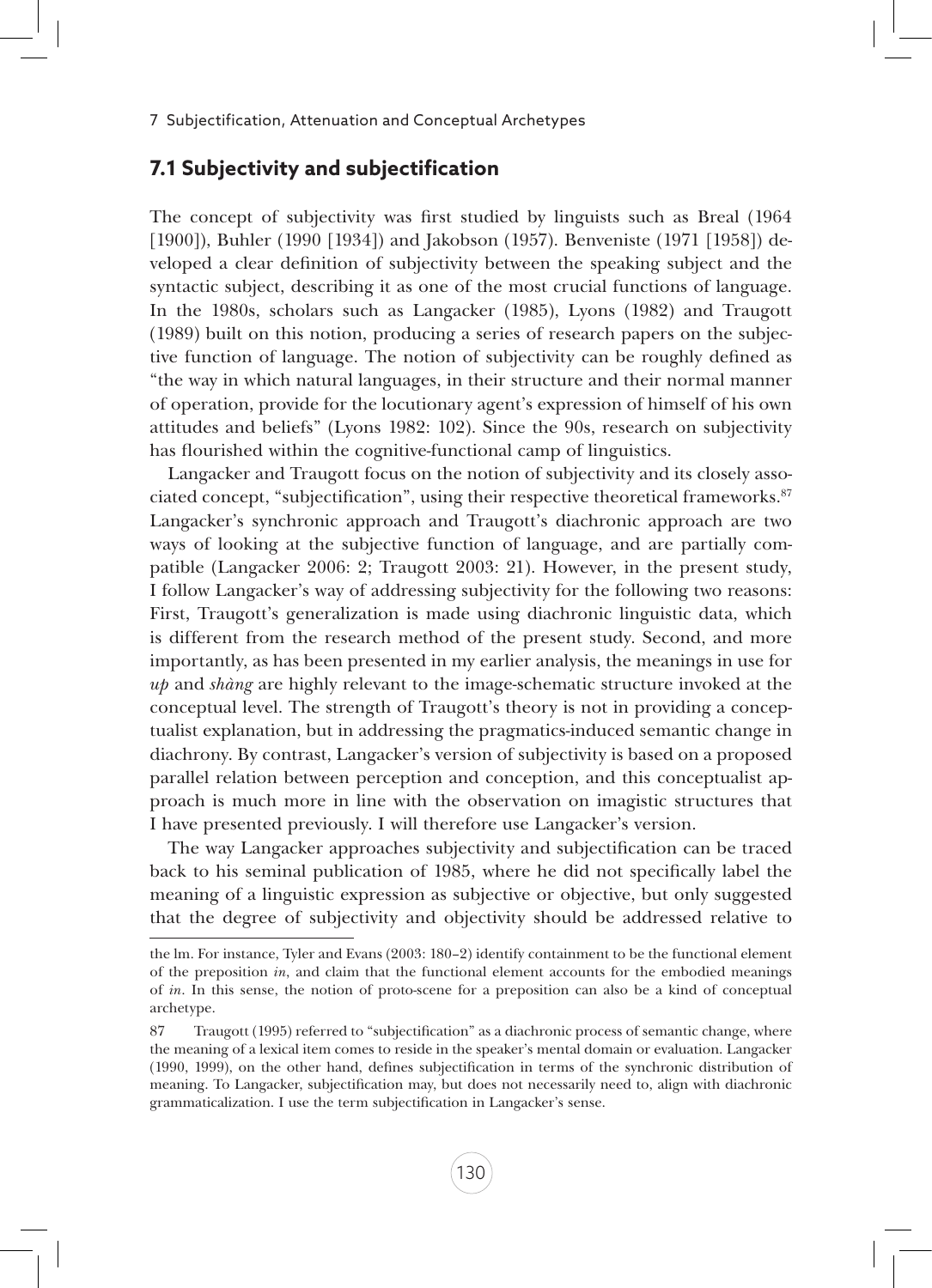

**Figure 7.1:** a) Offstage and fully subjectively perceived viewing subject; b) Onstage and partially objectively perceived viewing subject

a particular element within a construal. According to Langacker, a construal is best described in terms of a stage metaphor, which is based on a parallel relation between perception and conception. When the viewer of a theater play is off stage and devotes his full attention to what is happening on the stage, he loses awareness of himself and of his immediate circumstances. In this viewing relationship, there is a maximal asymmetry between the subject and the object of perception, and the offstage viewer is perceived totally subjectively. If, in contrast, the viewer himself is on the stage as a part of the theatrical play, he receives partial attention from himself. As a consequence, the asymmetry between the subject and the object of perception is reduced, and the onstage viewer is, as a result, objectively perceived to an extent. Figure 7.1a and 7.1b depicts the viewing relationship in perception, where the subject of perception is fully subjectively or partially objectively perceived, following Langacker (1985, 1999, 2006, 2008) and Lu (2017: 240–241, Lu 2020: 337–338). SP and OP stand for the subject and the object of perception, and MF and OS for the maximal field of perception and the onstage region. The object of perception is in a bold circle since it receives the highest degree of attention. The dashed arrow from SP to OP represents the attention direction of the subject of conception.

In Figure 7.1a and 7.1b, the subject of perception directs his attention to the object of perception in the onstage region, which is always objectively perceived. The only difference between the two viewing situations is whether SP is included in the maximal field of perception. In 7–1a, SP locates outside of MF, so is not at all aware of his own existence, and therefore acts as a mere viewing subject. In comparison, SP in 7–1b moves into MF and starts to play a more active role in the theater play. It is in this sense that he loses the full status of the subject of perception and becomes partially an object of perception.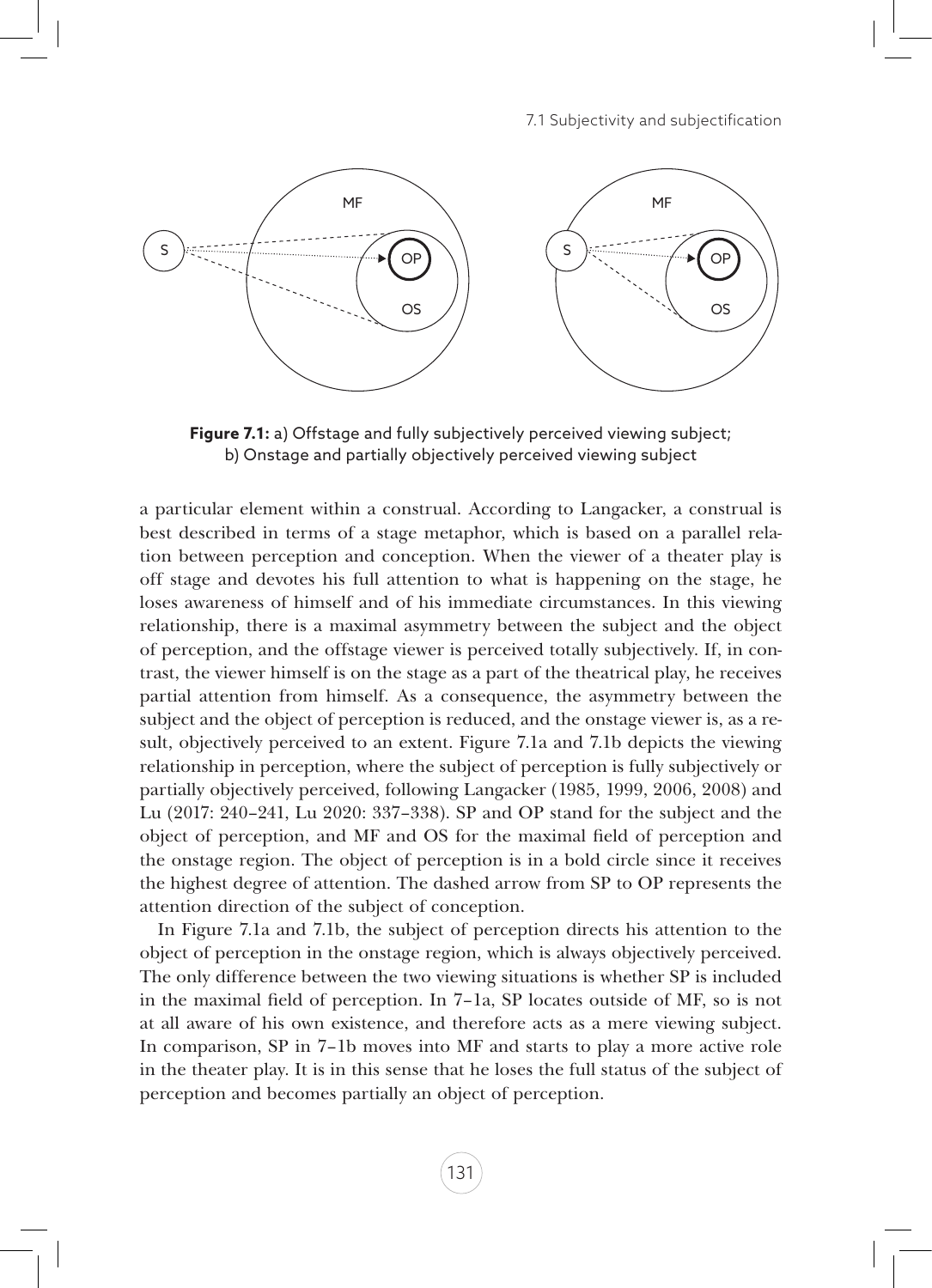

**Figure 7.2:** a) Offstage and fully subjectively conceived conceptualizer; b) Onstage and partially objectively conceived conceptualizer

Langacker (1985) proposes a parallel relation between perception and conception, and the model of subjectivity in CG can be constructed after the perceptual model laid out above, as shown in Figure 7.2a and 7.2b, where SC and OC stand for the subject and the object of conception:

Parallel to the perceptual relation set out above in 7.2a, the conceptualizing subject stays offstage and assumes full status of the subject of conception, which is also termed "optimal viewing arrangement" (Langacker 1985, 1987) or "subjective construal" in his later publications (Langacker 1999, 2008). In contrast, as SC moves onto the stage and into the maximal field of awareness, as we see in 7.2b, the conceptualizing subject more actively participates in the construal and loses the original status of the fully conceptualizing subject, which is called "egocentric viewing arrangement" (Langacker 1985, 1987) or "objective construal" (Langacker 1999, 2008).88

The gradual development from Figure 7.2a to 7.2b captures exactly what is meant by subjectification, which reflects an increasing degree of involvement of the conceptualizing subject in a construal.89 To Langacker, a linguistic ex-

<sup>88</sup> The way Langacker uses the terms "subjective" and "objective" differs from how Traugott and other researchers refer to those terms outside the CG paradigm, since Langacker's distinction is based on the prominence of the role played by the conceptualizer and the conceptualized in a construal. An egocentric viewing arrangement is an objective construal of the conceptualizer, since the subject of conception partially plays the role of the object of conception. By contrast, in an optimal viewing arrangement, the conceptualizer is subjectively construed, in the sense that the subject of conception is almost entirely offstage and barely participates in the construal.

<sup>89</sup> Paradoxically, a process of subjectification where the subject of conception receives more attention and becomes increasingly prominent in the onstage region results in a more objective construal of himself. In other words, the conceptualizer is more objectively, or less subjectively, construed as a result of subjectification.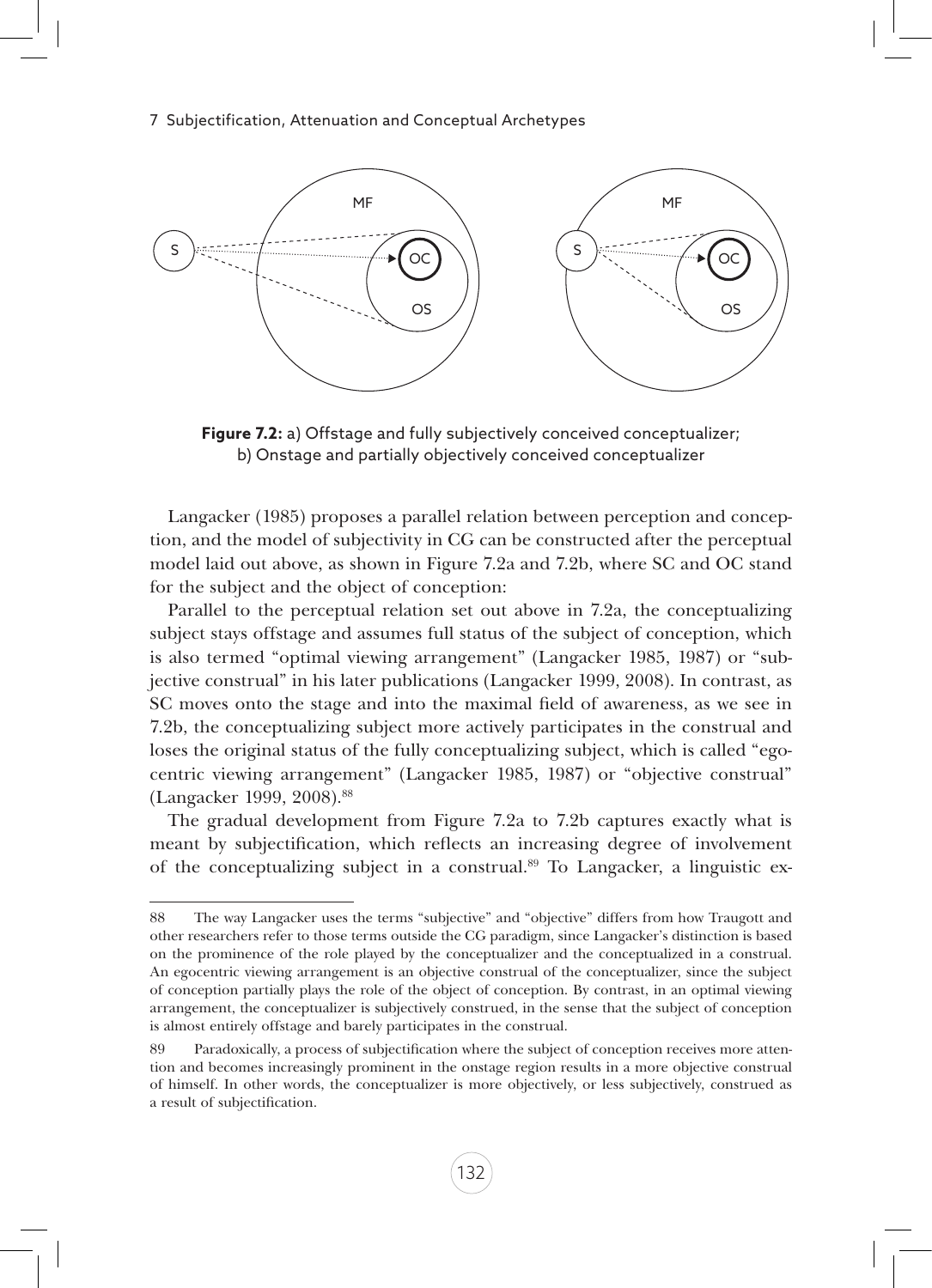pression may invoke different viewing arrangements in different usage events, with different degrees of participation by the conceptualizing subject. At one extreme, where the conceptualizing subject takes on the full role of the subject of conception, he stays clear of the stage, with his attention fully devoted to the interaction between the objects of conception onstage. Example (7–1) represents this viewing arrangement:

(7–1) *The child hurried across the busy street*. (cited from Langacker 1999: 301)

In this instance, the conceptualizing subject does not play an active role in the construal. What happens onstage is that *the child*, as the tr of *across*, traverses the lm, which is elaborated by *the busy street*, along a path to physically occupy successive points in space. The subject of conception stays entirely offstage and conceives of the tr occupying various positions from its origin to its destination.

On the other extreme side of subjectivity, we may see participation from the subject of conception in a usage event that also involves *across*. Instance (7–2) represents this other extreme:

#### (7–2) *There is a mailbox right across the street*. (cited from Langacker 1999: 299)

To fully understand this utterance, we first need to pay attention to the role played by the subject of conception to make this construal possible. Unlike the dynamic tr in (7–1), which physically occupies a location at the source of the path, we cannot find an originating source for the tr of *across* in (7–2), which is elaborated by *a mailbox*. In order to pinpoint the exact location of the tr of *across*, the subject of conception now becomes involved by providing a reference point (notated as R in Figure 7.3 below) in this construal. In addition to the participation of the conceptualizing subject as a reference point, the conceptualizing subject also traces the fictive motion of the tr from the reference point to its destination. Therefore, no objective motion is conducted by the tr. Instead of an objective motion of the tr, what makes the construal possible is the direction of his attention to an imaginary mental path by the subject of conception. Figure 7.3a and 7.3b (after Langacker 2006: 23) show the objective motion of the tr in  $(7-1)$  and the mental path from R to its final location is in dashed line, indicating no actual motion but only a potential or fictive motion.<sup>90</sup>

<sup>90</sup> The case of *across* was also brought up in Langacker (1999: 300), but the configurations in 1999 and 2006 are slightly different, since in the earlier version, Langacker put the subject of conception outside of the maximal field of awareness. However, since the maximal field of awareness does incorporate some aspect of the conceptualizing subject (Michel Achard, p.c.), it makes better sense to put the conceptualizing subject within the MF, as is the practice in Langacker's 2006 version.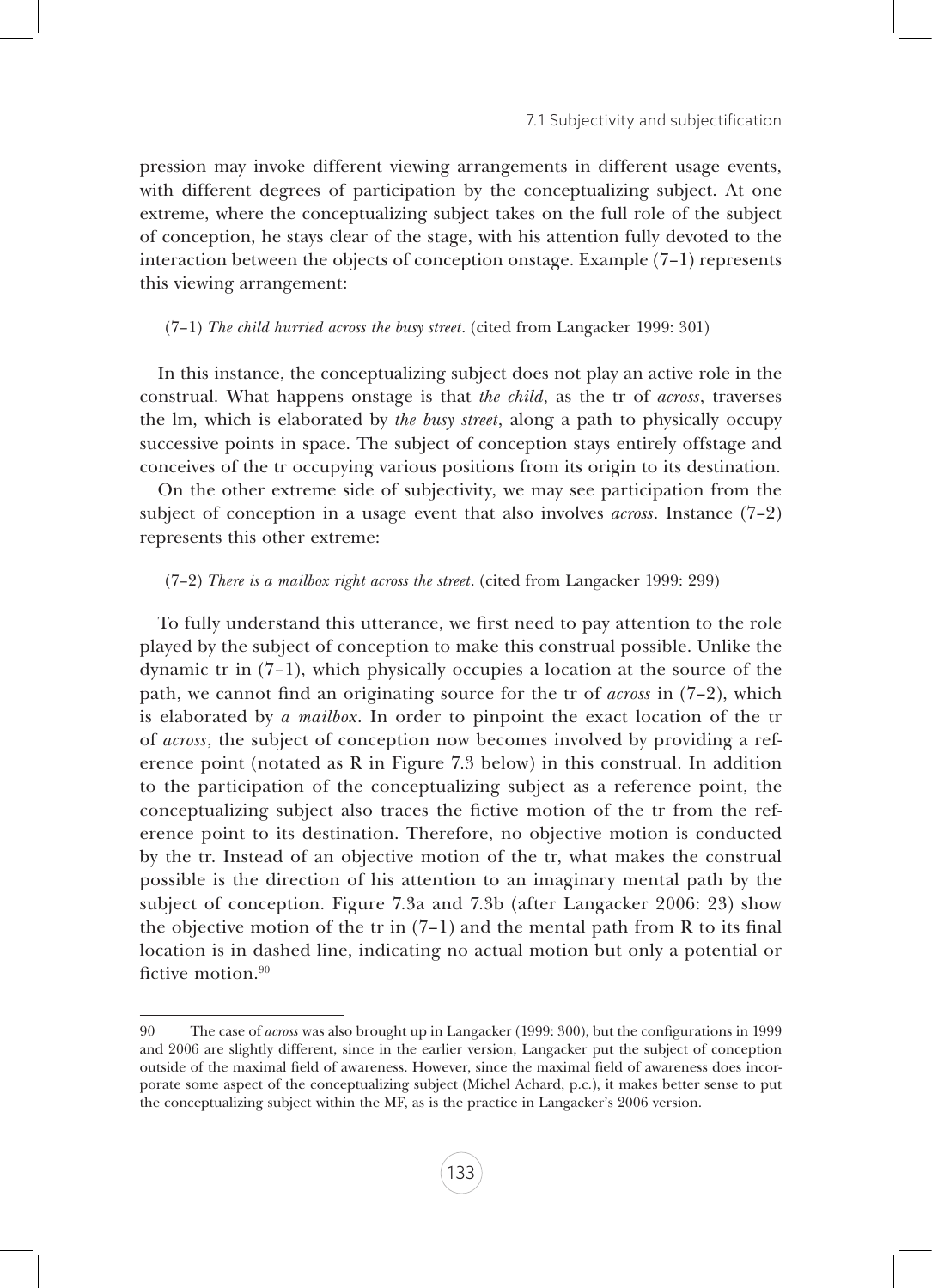

**Figure 7.3:** a) Objective motion by the tr of *across* in (7–1); b) Subjective motion by the subject of conception in (7–2)

As I discussed above, the development from Figure 7.2a to 7.2b constitutes a typical case of subjectification.<sup>91</sup> This process is instantiated here by the development of *across* from Figure 7.3a to 7.3b. In 7.3a, the conceptualizing subject starts as a mere observer who is not involved in what is happening in the onstage region, but in 3b, the conceptualizer becomes an active participant that is both involved as a reference point and engaged in the subjective scanning along the dashed mental path.

The loss of the physical sense of *across* shown in Figure 7.3a and 7.3b exemplifies "attenuation", which is symptomatic of subjectification (Langacker 1999: 301). Langacker points out that, if the onstage conceptual content is completely attenuated, the conceptualizer fully loses his role of the subject of conception and takes on a partial role of the object of conception in a relative sense, leaving behind only a barely tangible version of the original subjective construal. This remaining vestige represents the participation of the conceptualizing subject in an objective construal, which is also immanent in the original subjective construal. In comparison, a construal with an elaborate conceptual content tends to mask the participation of the conceptualizer, rendering his role more subjective, while a construal with a more rarified conceptual content means that the involvement of the conceptualizer in the conceptualization is more salient, resulting in a more objective construal.

This can be illustrated with the above pair of *across*. On one hand, in Example (7–1), the subject of conception participates in the construal only by means of

<sup>91</sup> As I footnoted in the beginning of this chapter, as Langacker (1999: 314–5) has disclaimed, an account based on subjectification is not intended to reconstruct what happened in the diachronic dimension. According to Langacker, the beauty of an analysis based on subjectification is the unified nature that underlies diverse phenomena that in the past were usually regarded as isolated cases.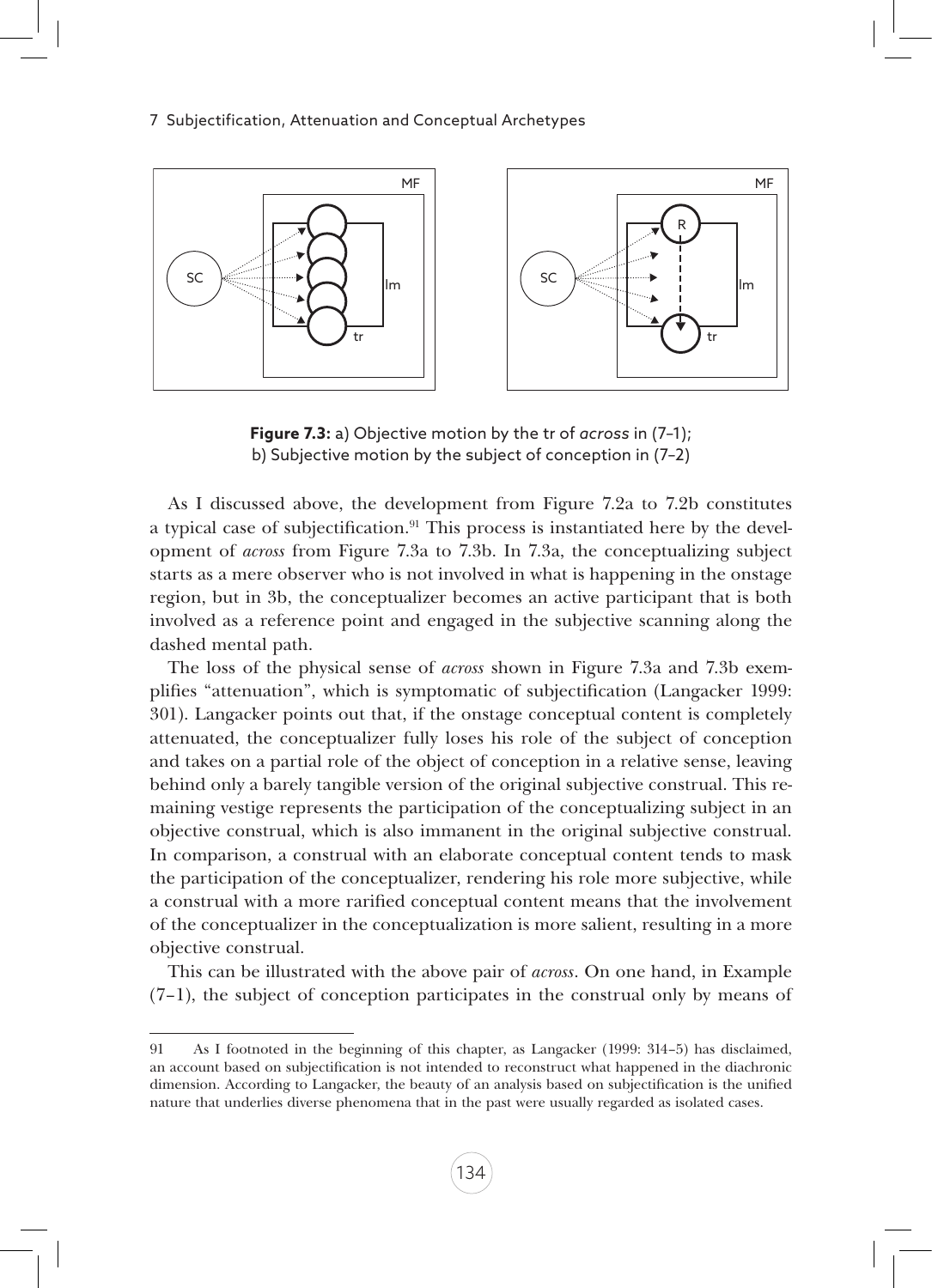perceptually scanning along the path traversed by the tr, keeping track of the moving tr all the way through. Given the relatively rich conceptual content of motion in space, this subjective participation passes unnoticed in the conceptualization, which results in his full status of subject of conception and hence a subjective construal. On the other hand, in Example (7–2), the subject of conception similarly directs his attention along the imaginary path in dash, though no actual path is traversed by the onstage tr. Mental simulation is also present in the processing of this particular instance, but without the tangible conceptual content of motion in space, the subjective scanning is more easily noticeable than in (7–1). In comparison, the conceptualizer in (7–2) does not have a full status of the subject of conception, but instead takes on a partial role of the object of conception, hence a more objective construal of him. Therefore, subjectification should be understood as a process of attenuation of the onstage conceptual content which brings the subjective processing to the fore; the subjective processing is present in the conceptualization all along, with the role played by the conceptualizer changing from a totally subjective one to a less subjective, or a more objective one.

According to Langacker (1999), attenuation can be observed along at least four dimensions: change in focus; change in status; change in locus of activity or potency; and change in domain. The ordering of these dimensions is arbitrary. I will measure the paths of semantic extension for *up* and *shàng* against the above four parameters in 7.2.

# **7.2 Subjectification and attenuation in the semantic extension of** *up* **and** *shàng*

In Chapters 4 through 6, I discussed how CG, supplemented with PP, can adequately describe the semantic clustering of *up* and *shàng* with the arsenal of constructional schema. I have mentioned in various places the presence of subjectification and attenuation in both semantic networks. Below, I turn to a detailed discussion of the respective semantic clusters of *up* and *shàng* in terms of subjectification and attenuation.

## 7.2.1 Change in status in the semantic extension of *up* and *shàng*

Langacker's (1999) first criterion of attenuation refers to a change in the nature of motion from an actual one to a potential one, and from a specific one to a generic one. A comparison of Examples (7–1) and (7–2) instantiates a change in status, in the sense that *across* in (7–1) codes an actual trajectory in space traversed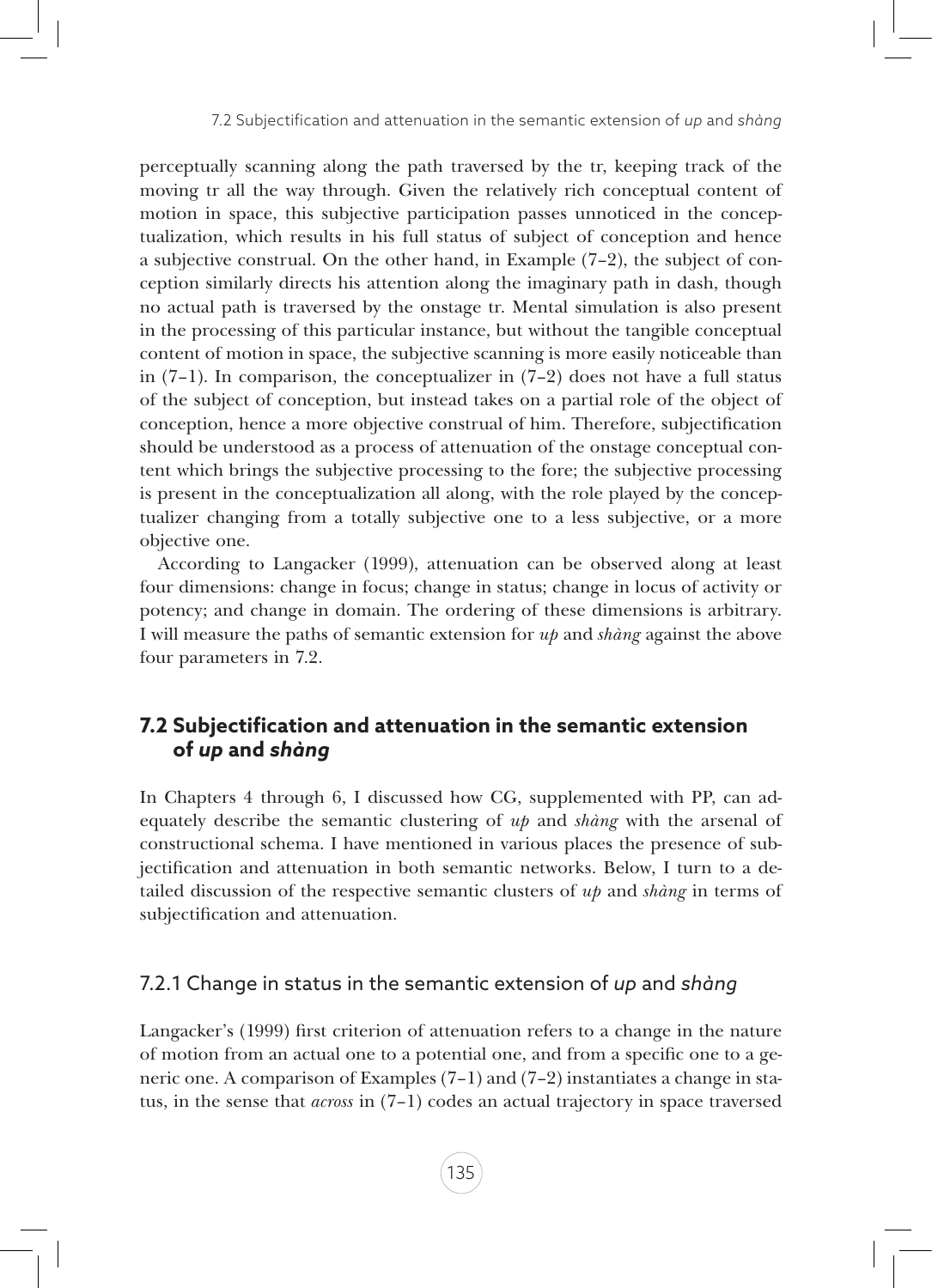by a specific tr, while the motion in  $(7-2)$  is a potential one, possibly carried out by a generic tr.

Following the above criterion, a change in status is present in the semantic extension of *up*. First, the sense of 'approaching' invokes an upward trajectory which is not an actual motion in space but only a simulated movement observed from a certain perspective, if we compare it to 'vertically higher'. A comparison between  $(4-9)$  and  $(4-17)$ , repeated here as  $(7-3)$  and  $(7-4)$ , illustrates this point.

(7–3) *I was able to soar up, to fly, I could rock in the air like that balloon*. (7–4) *The Doctor set off down the slope. Francis caught up with him*.

Excerpt (7–3) is a typical instance of 'vertically higher', where *up* encodes an actual vertical motion in space. But in  $(7-4)$ ,  $up$  linguistically elaborates not an actual motion, but merely a non-vertical motion observed from an onstage point of view.

A further examination of the extension from 'approaching' to 'completive' also attests to a change in status, in that the upward trajectory no longer has to do with an actual motion in any sense. Rather, the sense of motion has completely faded away and leaves behind only a barely identifiable residue of mental scanning by the subject of conception. A consideration of (4–25), which is a typical case of 'completive', repeated here as (7–5), attests to the above point.

#### (7–5) *Now he'll come up with all sorts of bright ideas like tying me up or pumping me full of tranquillizers for my own safety*.

A comparison of (7–4) and (7–5) reveals a further change in status. In (7–4), although the trajectory is non-vertical, it is still instantiated in the domain of space. However, no spatial sense can be observed in (7–5). The upward trajectory has completely lost its status as an actual motion and has shifted into a potential motion instantiated in an abstract conceptual domain.

Moreover, a change in status is also witnessed in the semantic extension from the prototypical sense to the metaphorical senses, since the upward trajectory for these metaphorical senses is similarly not an actual motion but only a generic mental simulation in non-spatial conceptual domains. Excerpt (5–2), repeated here as  $(7-6)$ , is an example:

(7–6) *By experimenting with the languages of several indigenous nations, they formed a pidgin with which they could communicate. Then she began to pick up English with astonishing rapidity.*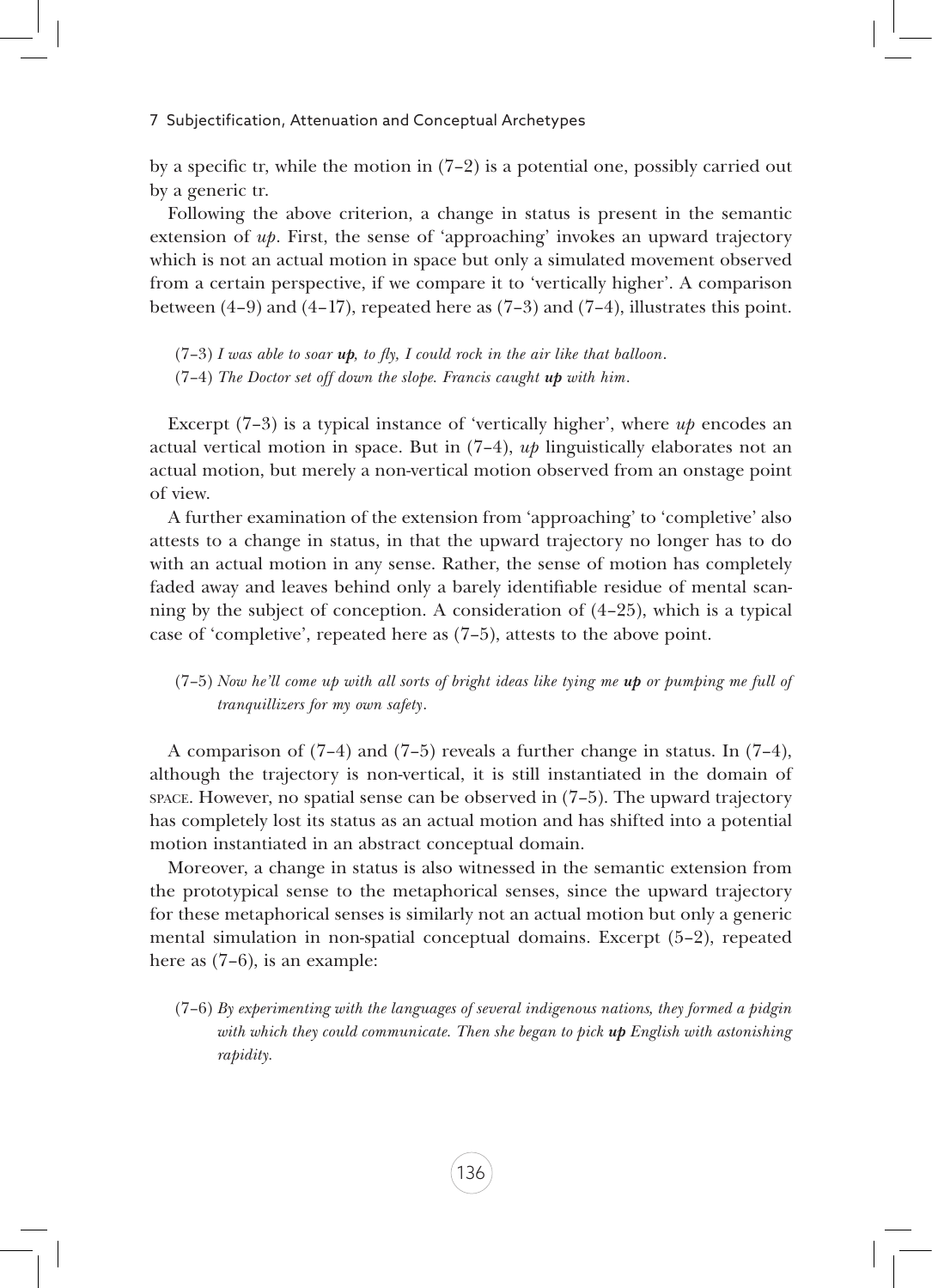Following the same parameter, a change in status can also be observed in the semantic network of *shàng*. The sense of vertical motion is lost in the extension from 'vertically attained' or 'vertically higher' to 'forward', since the latter is not an actual upward motion but a fictive trajectory observed from an onstage vantage point. A look at Excerpts  $(6-1)$  and  $(6-24)$ , repeated here as  $(7-7)$  and  $(7-8)$ , is indicative of the change in status:

| $(7-7)$ | 擔心<br>$d\bar{a}nx\bar{u}n$<br>worry                                   | 這場雪<br>zhè-chăng-xuě<br>this-CL-snow   |                       | 太<br>tài<br>too   | 大,<br>dà<br>big               | 屋頂<br>wūdĭng<br>roof |
|---------|-----------------------------------------------------------------------|----------------------------------------|-----------------------|-------------------|-------------------------------|----------------------|
|         | 吃不住,<br>$ch\bar{\iota}-b\acute{\iota}-zh\grave{u}$<br>contain-NEG-PFV |                                        | 待會<br>dàihuì<br>later | 我<br>wŏ<br>I      | 爬上<br>pá-shàng<br>climb-SHANG | 屋頂<br>wūdĭng<br>roof |
|         | 去<br>qù<br>$g_{O}$                                                    | 鏟一鏟<br>chăn-vì-chăn<br>shovel-TNTV-RED |                       | 雪。<br>xuě<br>snow |                               |                      |

"(I) worry that the snow is too heavy for the roof to take. Later, I'll climb onto the roof to shovel the snow."

| $(7-8)$ | 她<br>tā<br>she            | 顯然<br>xiănrán<br>obviously | 舒服<br>shūfú<br>comfortable | 名<br>$du\bar{o}$<br>much | 7…<br>le<br><b>CRS</b>                  | 我<br>wŏ  |
|---------|---------------------------|----------------------------|----------------------------|--------------------------|-----------------------------------------|----------|
|         | $v\dot{\theta}u$<br>again | 倒了<br>dào-le<br>pour-PFV   | 柇<br>bēi<br>cup            | 水,<br>shuĭ<br>water      | 送上<br>sòng-shàng<br>give-SHANG medicine | 藥<br>vào |

"She obviously felt better… I poured another cup of water and gave (her) the medicine."

In (7–7) and (7–8), *shàng* goes through a change in status. In (7–7), *shàng* encodes an actual upward motion to the roof, while in (7–8), *shàng* elaborates a non-vertical motion reported from an onstage point of view. However, the trajectory is not vertical in essence but only *appears* vertical via the intervention of the non-default point of view, hence the motion is potential.

A change in status can also be seen in the extension from 'vertically attained' to 'attached', in the sense that the upward trajectory in 'vertically attained' is an actual motion in space, whereas it is much less so in the cluster of 'attached.' If we compare  $(7-7)$  with  $(6-28)$ , repeated here as  $(7-9)$ , the contrast is clear: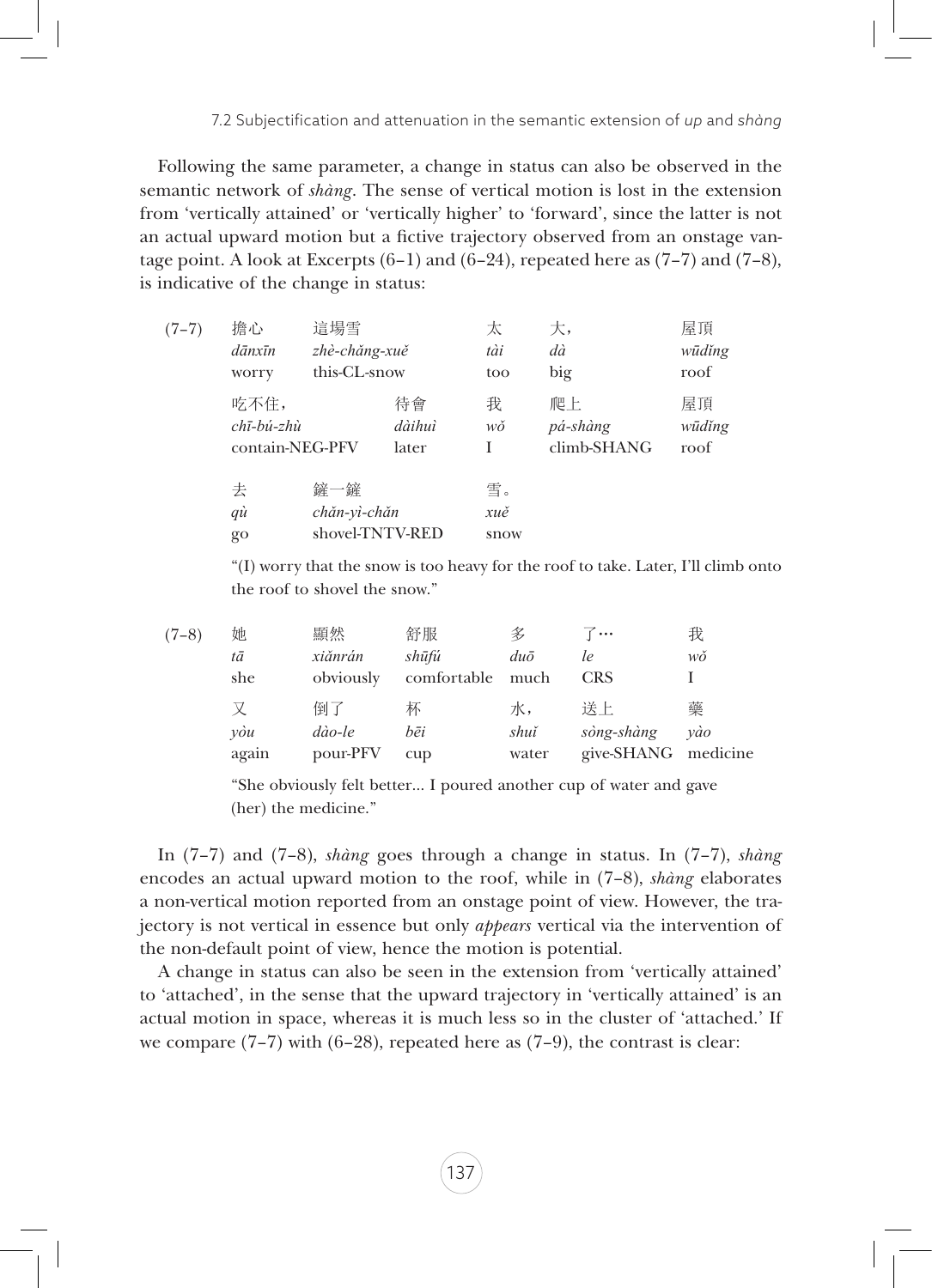#### 7 Subjectification, Attenuation and Conceptual Archetypes

| $(7-9)$ | 房屋                          | 外,                     | 都                 | 刷上          | 不同        |
|---------|-----------------------------|------------------------|-------------------|-------------|-----------|
|         | fángwū                      | wài                    | $d\bar{\sigma}$ u | shuā-shàng  | bù-tóng   |
|         | house                       | outside                | all               | brush-SHANG | different |
|         | 的                           | 顏色,                    | 看起來               | 有點          | 像         |
|         | de                          | yánsè                  | kàn-qĭlái         | yŏudiăn     | xiàng     |
|         | LK                          | color                  | look-IPFV         | a little    | LK        |
|         | 童話<br>tónghuà<br>fairy tale | 世界。<br>shìjiè<br>world |                   |             |           |

"Outside of (the) houses is/was painted with different colors, (which) look like a fairy-tale world."

A loss of the vertical sense is evident as we juxtapose the examples. *Shàng* in (7–7) bears a strong sense of vertical elevation and a sense of attachment, depicting the primary figure's upward trajectory to the roof and the final state of staying on that particular surface, whereas *shàng* in (7–9) codes merely the state of paint being attached to the surface without following an actual vertical trajectory prior to that. Therefore, the vertical trajectory is actual in 'vertically attained' but only potential in 'attached'.

A change in status is also evident in the extension from 'attached' to 'completive' and finally to 'inceptive'. If we compare Excerpts (6–33) and (6–39), which are repeated here as  $(7-10)$  and  $(7-11)$ , the above point becomes clear:

| $(7-10)$ | 白兔<br>báitù<br>rabbit                  | 笑得<br>xiào-dé<br>laugh-PFV |                | 嘴唇<br>zuĭchún<br>lip | 都<br>$d\bar{\sigma}$ u<br><b>PRT</b> | 裂開<br>liè-kāi<br>split-open |  |  |  |
|----------|----------------------------------------|----------------------------|----------------|----------------------|--------------------------------------|-----------------------------|--|--|--|
|          | 了,<br>le<br><b>CRS</b>                 | 一直<br>yìzhi<br>until       | 到<br>dào<br>to | 現在<br>xiànzài<br>now | 還<br>hái<br>still                    | 沒有<br>méiyǒu<br><b>NEG</b>  |  |  |  |
|          | 合上。<br>hé-shàng<br>come together-SHANG |                            |                |                      |                                      |                             |  |  |  |

"The rabbit kept laughing until its lips split, and its lips have still not come together."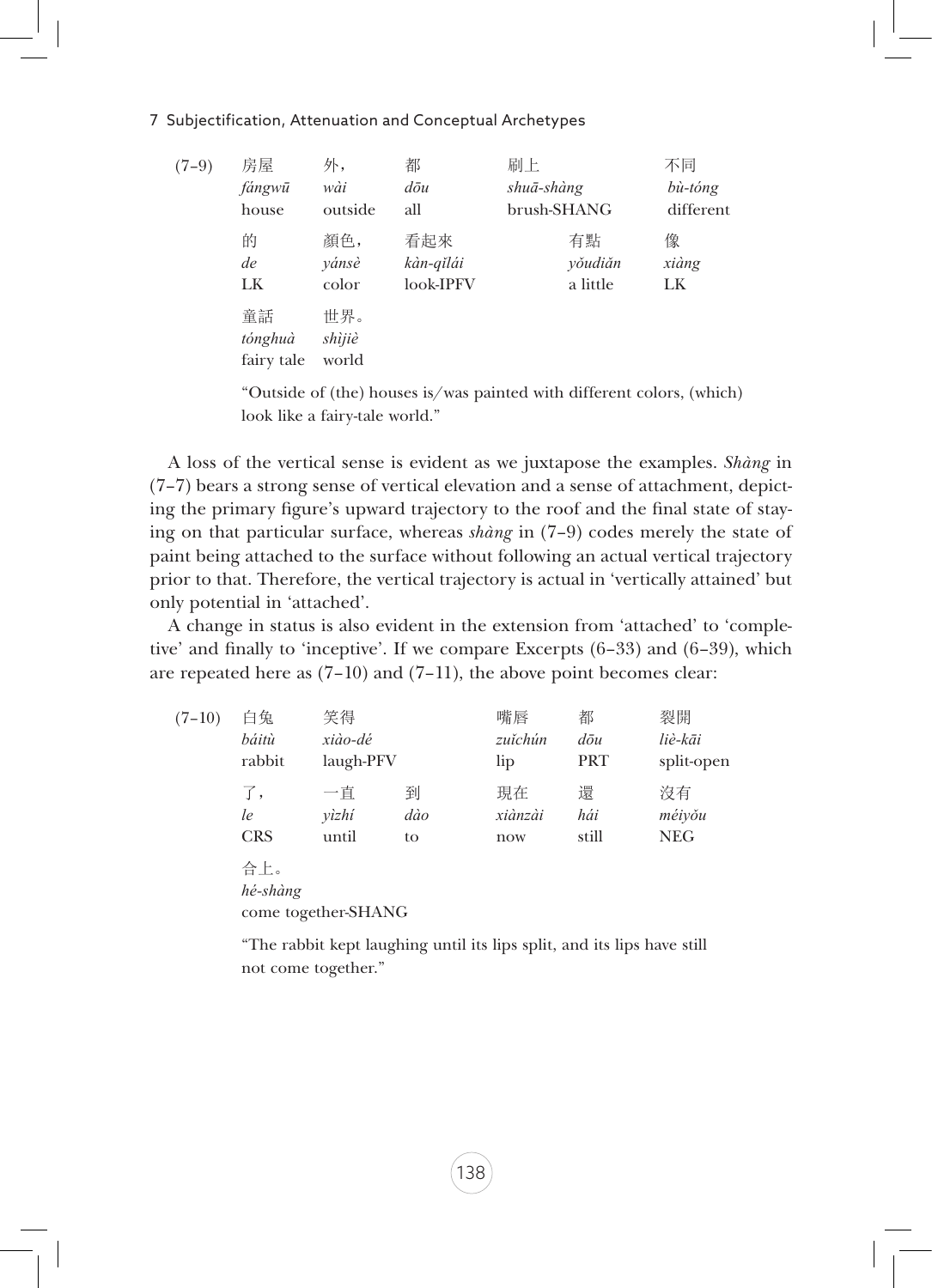| $(7-11)$ | 對<br>duì<br>about              | 佛法<br>fófă<br><b>Buddhism</b> |                | 有了<br>$v\delta u$ -le<br>have-PFV | 更<br>gēng<br>more           | 進一步<br>jìnyíbù<br>further       | 的<br>de<br>LK          |
|----------|--------------------------------|-------------------------------|----------------|-----------------------------------|-----------------------------|---------------------------------|------------------------|
|          | 認識,<br>rènshì<br>understanding |                               | 她<br>tā<br>she | 才<br>cái<br><b>PRT</b>            | 瞭解<br>liăojiě<br>understand | 其中<br>$qizh\bar{o}ng$<br>within | 意涵<br>yìhán<br>meaning |
|          | 並<br>bìng<br>and               | 逐漸<br>zhújiàn<br>gradually    |                | 迷上<br>mí-shàng<br>addict-SHANG    |                             | 佛學。<br>fó-xué<br>Buddhist-study |                        |

"After she had more thorough knowledge of Buddhism, she came to understand its real meaning, and was getting more and more addicted to the study of Buddhism."

In comparison, the conceptual element of an actual surface is intact in  $(7-9)$ as an instantiation of 'attached' but is much less so for the *shàng* meaning 'completive' in  $(7-10)$ , which invokes only a conceptual remnant of contact. Furthermore, the conceptual content of actual contact is even further reduced in  $(7-11)$ as a typical instance of 'inceptive' and becomes only a potential and abstract closeness in the psychological domain.

#### 7.2.2 Change in focus in the semantic extension of *up* and *shàng*

The second parameter of attenuation (Langacker 1999) is a change in conceptual profile. As we examine  $(7-1)$  and  $(7-2)$  again, it is the path that stands out from the conceptual base in  $(7-1)$  and the goal that gets the most attention in (7–2). Given the above shift in conceptual profile, a change in focus is evident.

As we turn to measure the semantic network of *up* against this criterion, we can see that a change in focus is obvious. In particular, the profiled elements are different among the core senses. For the prototypical sense of 'vertically higher', it is the path that receives the most attention, while the sense of 'approaching' is both  $PATH$ – and GOAL-prominent. A comparison between Instances  $(4-10)$  and  $(4-3)$ , repeated here as  $(7-12)$  and  $(7-13)$ , illustrates this claim:

- (7–12) *Practice had made perfect: she hardly made a sound. Peter slept on. Rung by rung, she crept up the ladder*.
- $(7-13)$  *She swam in what she hoped was the direction of the stairs, only to come up against a wall*.

The above two instances profile different bits of a similar conceptual base. In (7–12), what is brought to focus among the source-path-goal schema is the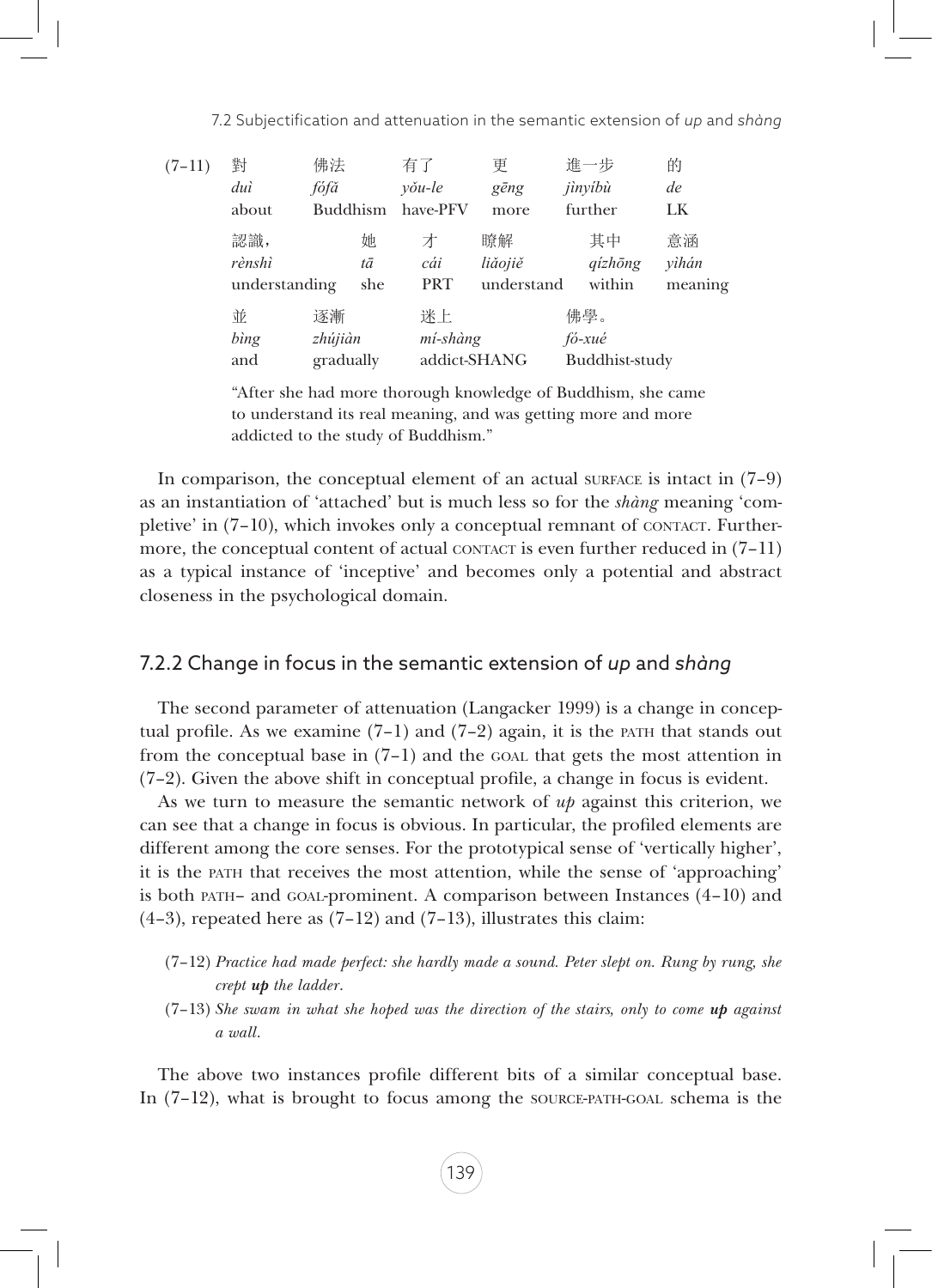portion of path, and in  $(7-13)$ , it is the path and the goal that are underscored. Therefore, a shift in focus is obvious in the extension from 'vertically higher' to 'approaching'.

The extension to 'completive' involves a further shift in focus, since the sense is exclusively goal-prominent. If we consider  $(4-26)$ , shown again here as  $(7-14)$ , the shift in focus is clear:

 $(7-14)$  *The smell is so terrible you want to throw up. The men have been locked up in their cells since day one of their imprisonment*.

A comparison between (7–13), which is a typical instance of 'approaching', and (7–14), which is an instantiation of 'completive', shows that an important conceptual difference between the two senses is a shift in conceptual profile. In particular, what is conceptually highlighted in  $(7-13)$  is the part and the GOAL, whereas the profiled element in  $(7-14)$  is the endpoint, or the GOAL, of the processual predication.

With the above illustrations from  $(7-12)$  to  $(7-14)$ , I have shown that in the semantic development of  $u_p$ , there is a gradual shift in profiling from part to goal, with an intermediate stage in between, which attests to the parameter of change in focus. On the other hand, a change in focus is also present in the semantic network of *shàng*, especially in the extension from 'vertically attained' to 'attached'. A juxtaposition of  $(6-2)$  and  $(6-29)$ , replicated here as  $(7-15)$  and (7–16), illustrates this claim:

| $(7-15)$ | 完工<br>wángōng<br>finish         | 的<br>de<br>LK             | 時候,<br>shíhòu<br>when       | 他<br>tā<br>he  | 登上<br>dēng-shàng<br>mount-SHANG |                                |
|----------|---------------------------------|---------------------------|-----------------------------|----------------|---------------------------------|--------------------------------|
|          | 城牆,<br>chéng qiáng<br>city wall | 從<br>$\dot{comp}$<br>from | 東門<br>dōng mén<br>East Gate | 到<br>dào<br>to | 北門,<br>běi mén<br>North Gate    | 巡視了<br>xúnshì-le<br>patrol-PFV |
|          | 一周。<br>$v$ ì zhōu<br>one circle |                           |                             |                |                                 |                                |

"When (the construction work was) finished, he climbed onto the top of the city wall, and patrolled from the East Gate to the North Gate to examine (the construction)."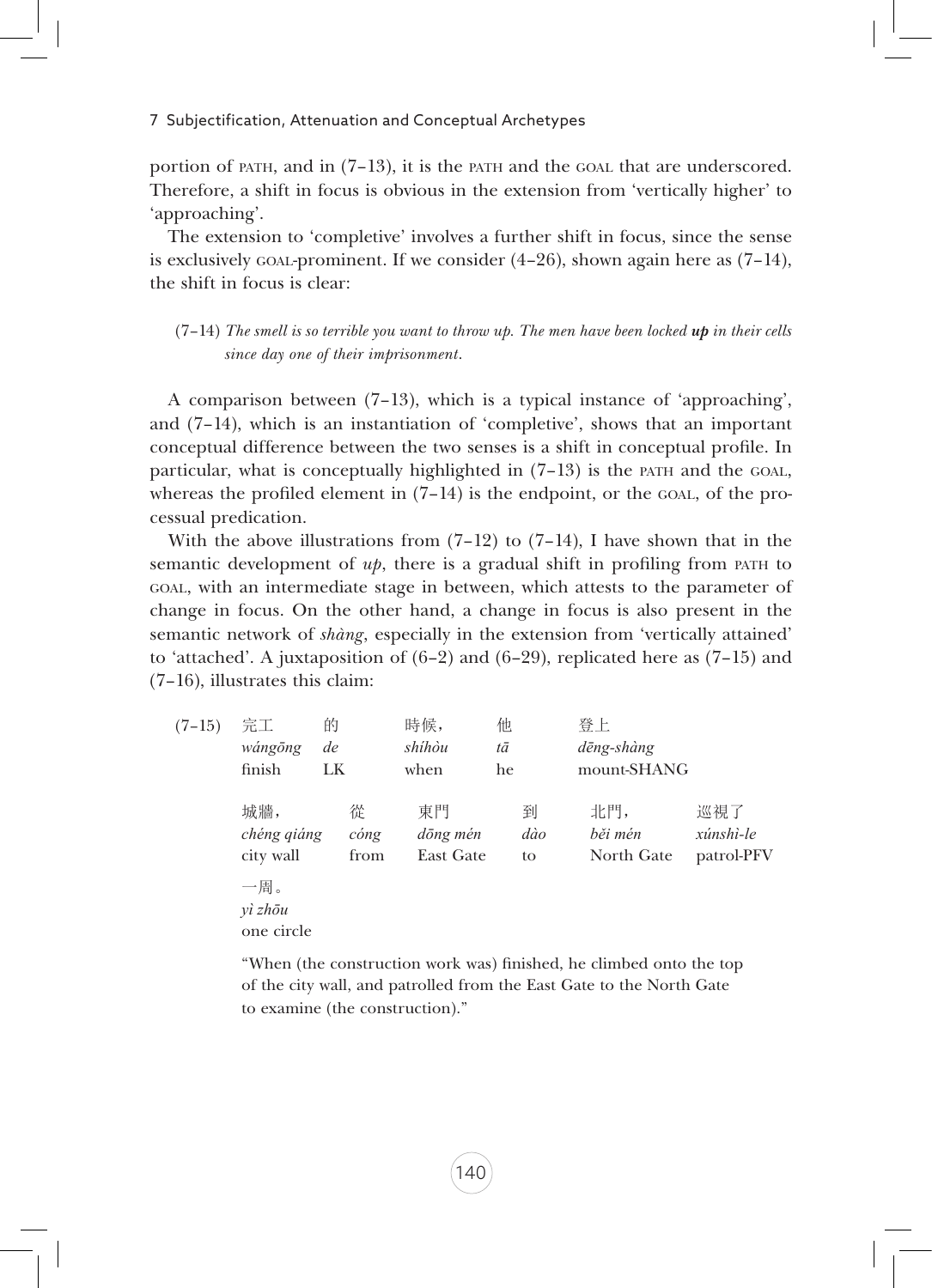7.2 Subjectification and attenuation in the semantic extension of *up* and *shàng*

| $(7-16)$ | 社會科學院,                           |      |                               | 管理學院,                        |                |           | 夜間部,                    |  |
|----------|----------------------------------|------|-------------------------------|------------------------------|----------------|-----------|-------------------------|--|
|          | shèhuì kēxuéyuàn                 |      |                               |                              | guănli xuéyuàn |           | yèjiān bù               |  |
|          | <b>Faculty of Social Studies</b> |      |                               | <b>Faculty of Management</b> |                |           | <b>Evening Division</b> |  |
|          | 及                                | 農學院, |                               |                              | 所有             | 教室        | 的                       |  |
|          | jí                               |      | nóng xuéyuàn                  |                              | suŏyŏu         | jiàoshì   | de                      |  |
|          | and                              |      | <b>Faculty of Agriculture</b> |                              | all            | classroom | LK                      |  |
|          | 外牆,                              |      | 被                             | 暗上                           |                | 藍色        | 油漆。                     |  |
|          | wài qiáng                        |      | bèi                           | pēn-shàng                    |                | lánsè     | yóuqī                   |  |
|          | external wall                    |      | <b>PASS</b>                   | spray-SHANG                  |                | blue      | paint                   |  |
|          |                                  |      |                               |                              |                |           |                         |  |

"At the Faculty of Social Sciences, Faculty of Management, Evening Division, and Faculty of Agriculture, the external walls of all classrooms were sprayed with blue paint."

As can be seen in  $(7-15)$  and  $(7-16)$ , the conceptual profile of  $[V]$  –  $[SHANG]$ shifts from being both path– and goal-prominent to being exclusively goal-prominent. In (7–15), *shàng* 'vertically attained' involves an upward trajectory elaborated by the verb of mounting, and a surface as the destination, elaborated by *chéng qiáng* 'city wall'. These elements encode both the path and the GOAL. In (7–16), for *shàng* 'attached', it is the external wall of the building as a surface, or the goal, that receives the most attention, with the trajectory of the paint receiving relatively much less attention. Therefore, a shift in focus is evident.

In addition to that, there is a change in focus in the extension from 'completive' to 'inceptive', which results from the verb types that collocate with *shàng*. For illustration, consider  $(6-34)$  and  $(6-38)$ , replicated here as  $(7-17)$  and  $(7-18)$ respectively:

|          | 線,<br>xiàn<br>cable          | 即<br>jí<br><b>PRT</b> | 耳<br>kě<br>can               | 使用。<br>shĭyòng<br>use |                                                   |
|----------|------------------------------|-----------------------|------------------------------|-----------------------|---------------------------------------------------|
| $(7-17)$ | 印表機<br>yìnbiǎo-jī<br>printer | 和<br>hàn<br>and       | 光碟機<br>guāngdié-jī<br>CD-ROM | 只要<br>zhĭyào          | 插上<br>$ch\bar{a}$ -shàng<br>as long as plug-SHANG |

"(Nowadays,) printers and CD-ROMs can be used as long as they are plugged in."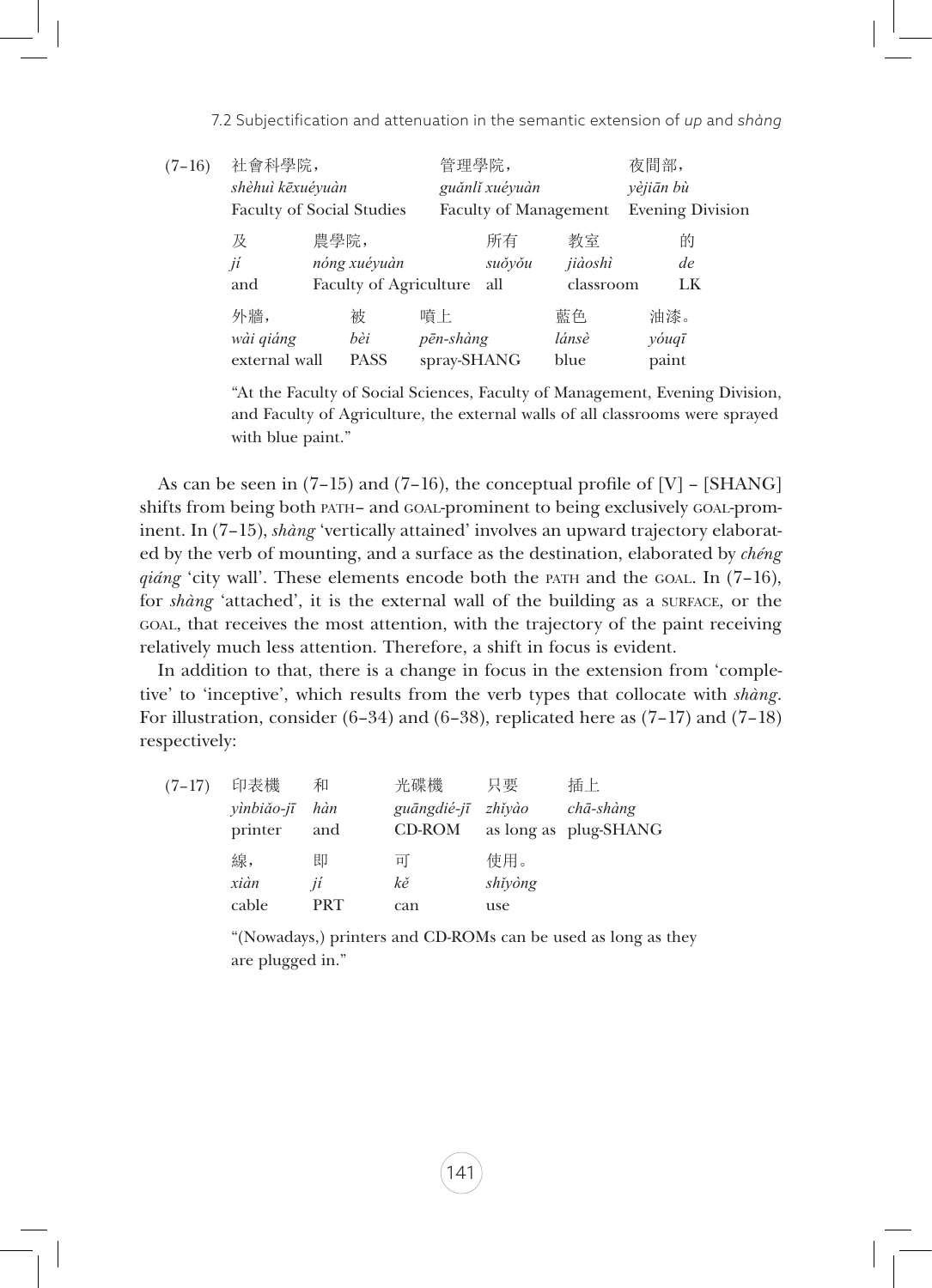#### 7 Subjectification, Attenuation and Conceptual Archetypes

| $(7-18)$ | 萬一                             | 他  | 追上了             | 別的     | 女孩,   |
|----------|--------------------------------|----|-----------------|--------|-------|
|          | wànvī                          | tā | zhuī-shàng-le   | bié de | nǚhái |
|          | what if                        | he | chase-SHANG-PFV | other  | girl  |
|          | 或者是                            | 我  | 愛上              | 你,     | 那     |
|          | huòzhěshì                      | wŏ | ài-shàng        | nĭ     | nà    |
|          | <b>or</b>                      | I  | love-SHANG      | you    | then  |
|          | 怎麼辦?<br>zěnmebàn<br>what to do |    |                 |        |       |

"What if he met another girl, or if I fell in love with you, what shall (we) do?"

As we can see, (7–17) is an instance of *shàng* 'completive', which encodes the resultant state of two objects coming to potential contact, or the goal of the simulated mental trajectory if put in the source-path-goal schema, while with *shàng* 'inceptive' in  $(7-18)$ , it is not the state of entering contact that gets profiled but rather the state *following* CONTACT, i.e. the state of two entities remaining close, or the resultant state of reaching the goal in the mental simulation in terms of the source-path-goal schema. Hence, a change in focus is also obvious in the transition between these two senses.

## 7.2.3 Change in domain in the semantic extension of *up* and *shàng*

The criterion of change in domain is also straightforward in both semantic networks. For *up*, the core senses of 'vertically higher' and 'approaching' are both instantiated in the domain of space, while 'completive' no longer has to do with space but with time instead. This is also the case in the semantic network of *shàng*. Its senses of 'vertically higher', 'forward' and 'vertically attained' are strictly instantiated in the domain of space, whereas the other meanings are less typical of this concrete domain; this is especially true for 'completive' and 'inceptive'.

# 7.2.4 Change in the locus of activity or potency in the semantic extension of *up* and *shàng*

According to Langacker (1999), the final parameter of attenuation is a change in the locus of activity or potency. A comparison between  $(7-1)$  and  $(7-2)$  again illustrates this criterion. For  $(7-1)$ , the mover is an onstage profiled participant,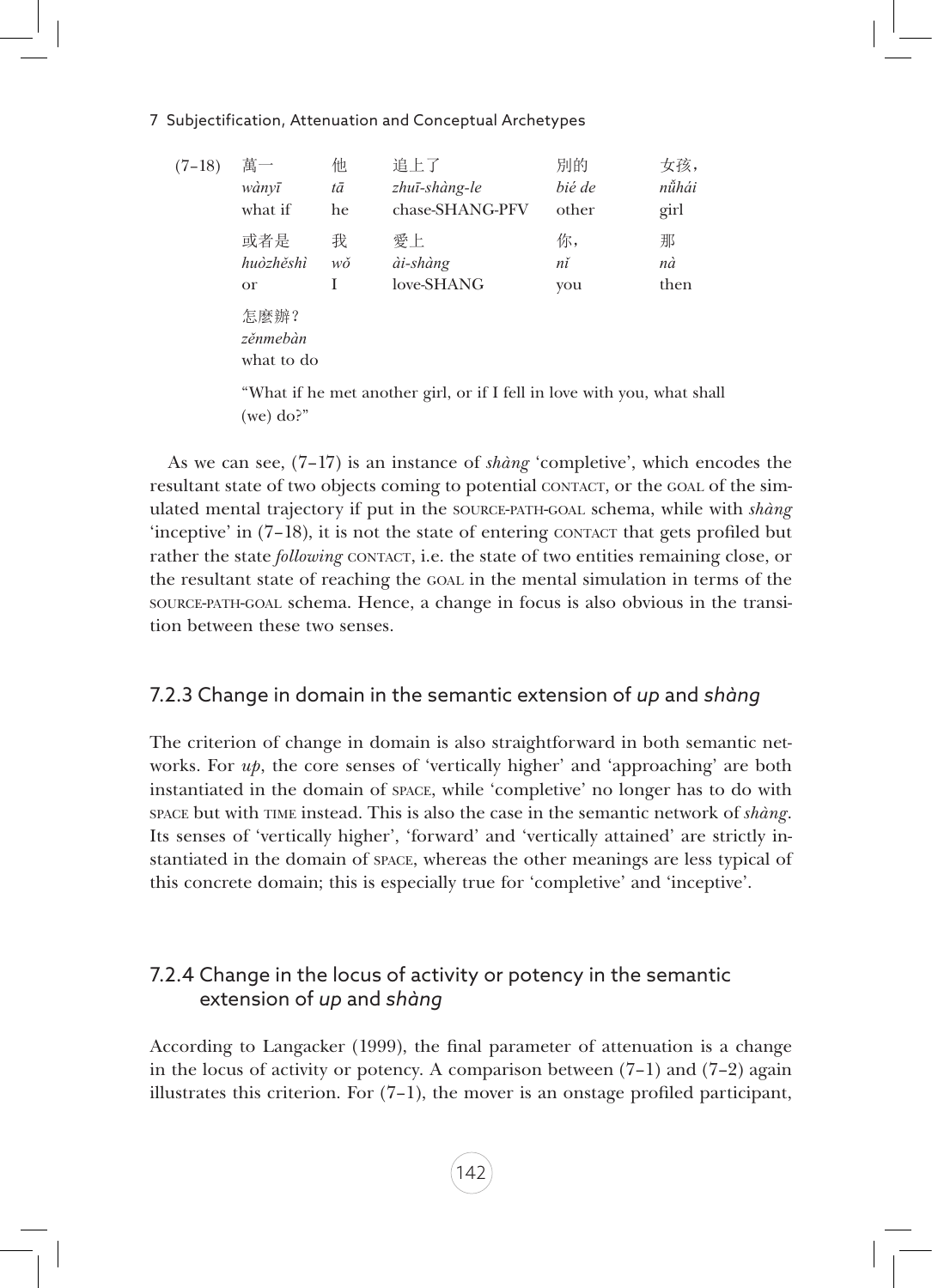but in contrast, the mover in (7–2) is no longer onstage, but is the offstage and default conceptualizer; hence there is a change in the locus of activity.

For the semantic network of *up*, attenuation can be observed with respect to the above parameter. The locus of potency of the upward movement for 'vertically higher' resides almost entirely in the onstage tr, with minimal participation of the conceptualizer. In contrast, in the usage of 'approaching', the onstage tr is not the exclusive locus of potency of the upward movement. Rather, it is only in the eye of the onstage conceptualizer that the non-vertical motion of the tr is coupled with an upward trajectory, hence the locus of potency has somewhat shifted, given a greater extent of participation of the conceptualizer. Consider  $(4-12)$  and  $(4-19)$ , repeated here as  $(7-19)$  and  $(7-20)$ , for clarification:

- (7–19) … *projects ranged from rock hauling, taking rocks out of the creek, picking them up, hauling them up the hill, putting them in a pile*.
- (7–20) *Further along the road there's another gate. You'll come across the house half-way up the drive*.

The locus of activity is different in the above examples. On one hand, for (7–19), the locus of the upward motion resides completely in *rocks* as the actual onstage participant that travels in space. On the other hand, the locus of the upward motion in (7–20) resides not in the onstage tr but in the conceptualizer projected to the onstage region, since as we discussed in 4.3, the upward trajectory is merely a potential motion simulated by the onstage conceptualizer.

A closer scrutiny of 'completive' reveals a further shift of the locus of potency, since for 'completive', the locus of potency no longer resides in the profiled onstage tr but in the offstage and default conceptualizer, with the remnant of the upward trajectory toward an endpoint existing only in the mental simulation of the conceptualizing subject.

Based on the same parameter, attenuation can also be observed in the semantic development of *shàng*. As I showed in Chapter 6, the extension from 'vertically higher' to 'forward' involves an onstage conceptualizer, and it is only through the existence of the onstage conceptualizer that the orientation of up can be coupled with forward. Therefore, unlike the sense of 'vertically higher,' the locus of potency of motion for the cluster of 'forward' does not reside exclusively in the onstage *tr* but partially in the onstage *conceptualizer*. A comparison between (6–3) and  $(6-6)$ , replicated here as  $(7-21)$  and  $(7-22)$  substantiates this claim: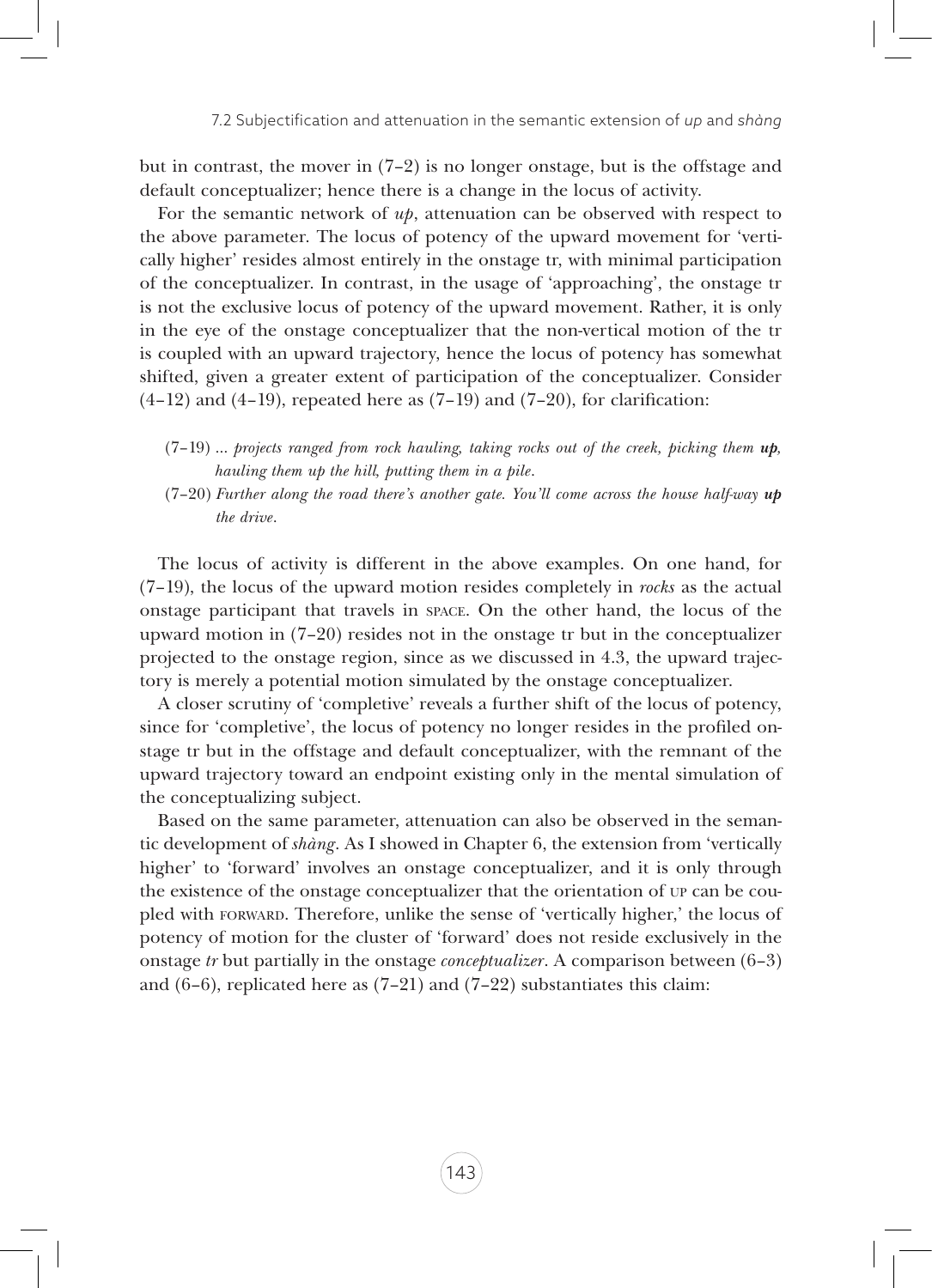#### 7 Subjectification, Attenuation and Conceptual Archetypes

| $(7-21)$ | 從                   | 海                      | 中             | 升上          | 海面          | 登陸     |
|----------|---------------------|------------------------|---------------|-------------|-------------|--------|
|          | $\omega$ <i>ong</i> | hăi                    | $zh\bar{o}ng$ | shēng-shàng | hăimiàn     | dēnglù |
|          | from                | sea                    | <b>LOC</b>    | rise-SHANG  | sea surface | land   |
|          | 時,                  | 拍                      | 岸             | 的           | 浪潮          | 變      |
|          | shí                 | pāi                    | àn            | de          | làngcháo    | biàn   |
|          | when                | pat                    | shore         | LK          | waves       | become |
|          | 兇<br>xiōng<br>mean  | 了。<br>le<br><b>CRS</b> |               |             |             |        |

"When (everyone) went up from under to the sea surface, the waves that lapped the shore became stronger."

| $(7-22)$ | 幹員        | 發覺          | 郭長榮           |        | 準備          | 逃逸,     |
|----------|-----------|-------------|---------------|--------|-------------|---------|
|          | gànyuán   | fājué       | guō chángróng |        | zhŭnbèi     | táovì   |
|          | agent     | find        | Guo Changrong |        | ready       | escape  |
|          | 立即        | 擁上,         |               | 逮捕     | 郭           | 嫌。      |
|          | lìjí      | yŏng-shàng  |               | dàibǔ  | $gu\bar{o}$ | xián    |
|          | immediate | swarm-SHANG |               | arrest | Guo         | suspect |
|          |           |             |               |        |             |         |

"(When) the agent(s) found that Guo Changrong was about to escape, (they) immediately swarmed to arrest the suspect, Mr. Guo."

The locus of activity in the above examples is different. In the former the locus is the onstage tr, and in the latter it is the onstage conceptualizer. The potency of the upward motion in (7–21) resides entirely in the unspecified tr, whereas in (7–22) the potency of the vertical trajectory does not lie in the tr, but partially in the onstage conceptualizer that coincides with the agent. This is because it is only through the intervention of the onstage vantage point that the non-vertical motion of the tr, *gànyuán* 'agent', can be construed as being vertical.

We can see a similar shift in the locus of potency in the extension from 'vertically attained' to 'attached'. For the meaning of 'vertically attained', the locus of potency of the upward movement resides completely in the onstage tr, whereas in the cluster of 'attached', the onstage conceptual content of vertical elevation has faded away, with the upward trajectory being only a barely identifiable trace that exists only in the conceptualizer's mental scanning.<sup>92</sup> Compare  $(7-15)$  with  $(6-31)$ , which is repeated here as  $(7-23)$ , and the above claim will become evident:

<sup>92</sup> The conceptual archetype of vertical elevation can be seen as a combination of two basic image schemas, viz. the source-path-goal schema plus the vertical schema. However, such a fine-grained analysis would not help much in understanding the difference between *up* and *shàng*, since vertical elevation is a shared commonality between the two. Therefore, I present the conceptual representation at this level of specificity and not in a more detailed manner.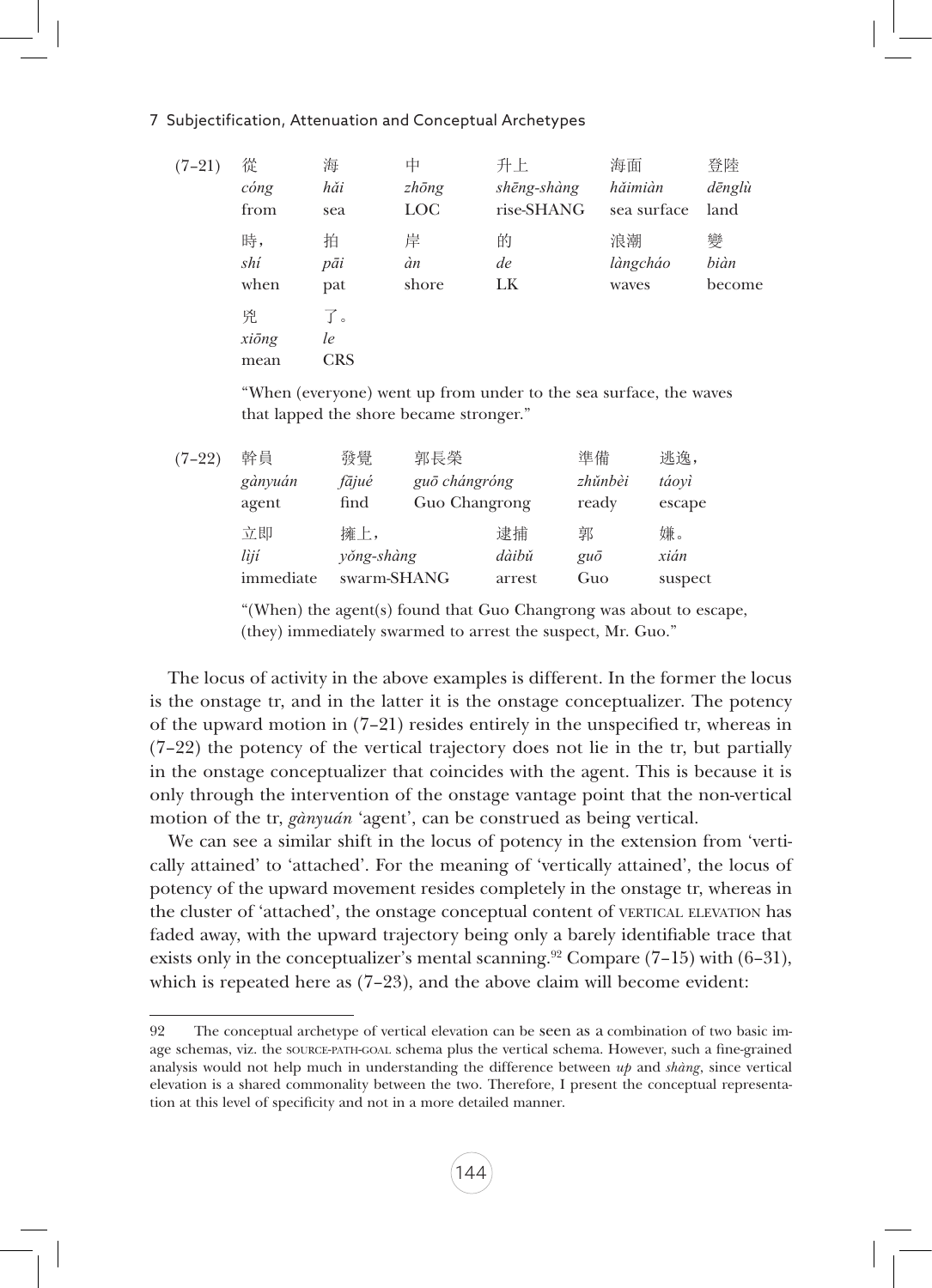| $(7-23)$ | 我      | 就          | 用       | 一張          | 紙,     | 寫上          |
|----------|--------|------------|---------|-------------|--------|-------------|
|          | wŏ     | jiù        | yòng    | $vi$ -zhāng | zhĭ    | xiě-shàng   |
|          |        | <b>PRT</b> | use     | one-CL      | paper  | write-SHANG |
|          | 「媽媽    | 過          | 節       | 快樂          | 六個     | 字。          |
|          | māma   | guò        | jié     | kuàilè      | liù-ge | zi          |
|          | mother | pass       | holiday | happy       | six-CL | character   |

"I then used a sheet of paper and wrote on it six characters: Happy Holiday, Mom!"

The locus of potency in the above instances resides in different participants in a conceptualization. In  $(7-15)$ , the conceptual content of VERTICAL ELEVATION is linguistically elaborated and the potency is present in *tā* 'he' as the onstage tr. However, the locus of potency in (7–23) does not lie in an onstage participant and the conceptual content of VERTICAL ELEVATION is not even identifiable. This is because the locus of potency has shifted entirely to the offstage conceptualizer, with the conceptual content remaining only in the conceptual base and the locus of potency residing only in the conceptualizer's mental scanning.

Attenuation can also be observed in the extension from 'attached' to 'completive', in the sense that the conceptual content of REST ON A SURFACE has been further reduced in 'completive', where the element of surface is no longer strictly identifiable, leaving behind only a less elaborate CONTACT. The attenuation of the onstage conceptual content reveals the mental simulation of the conceptualizer, so that it comes to be considered the main locus of potency of the sense of attachment. In addition, attenuation is also present in the extension from 'completive' to 'inceptive', since for the sense of 'inceptive', the profiled element has shifted to the resultant state after two entities enter a state of CONTACT. The potency of this change in the windowing of attention cannot be attributed to any onstage profiled participant, but resides in the default conceptualizer.

#### 7.2.5 Interim summary for the semantic extension of *up* and *shàng*

Up to this point, I have showcased how the semantic extension for *up* and *shàng* are clear cases of attenuation and subjectification. I first showed that the polysemy of *up* should be understood as a case of subjectification based on the conceptual archetype of vertical elevation, as a result of attenuation along various dimensions in Langacker (1999). I similarly argued for the presence of attenuation and subjectification in the semantic development of [V] – [SHANG]. In particular, I showed that the semantic extension of *shàng* should be understood as a case of subjectification based on the conceptual archetypes of VERTICAL ELEvation and rest on <sup>a</sup> surface, as a result of attenuation along various dimensions.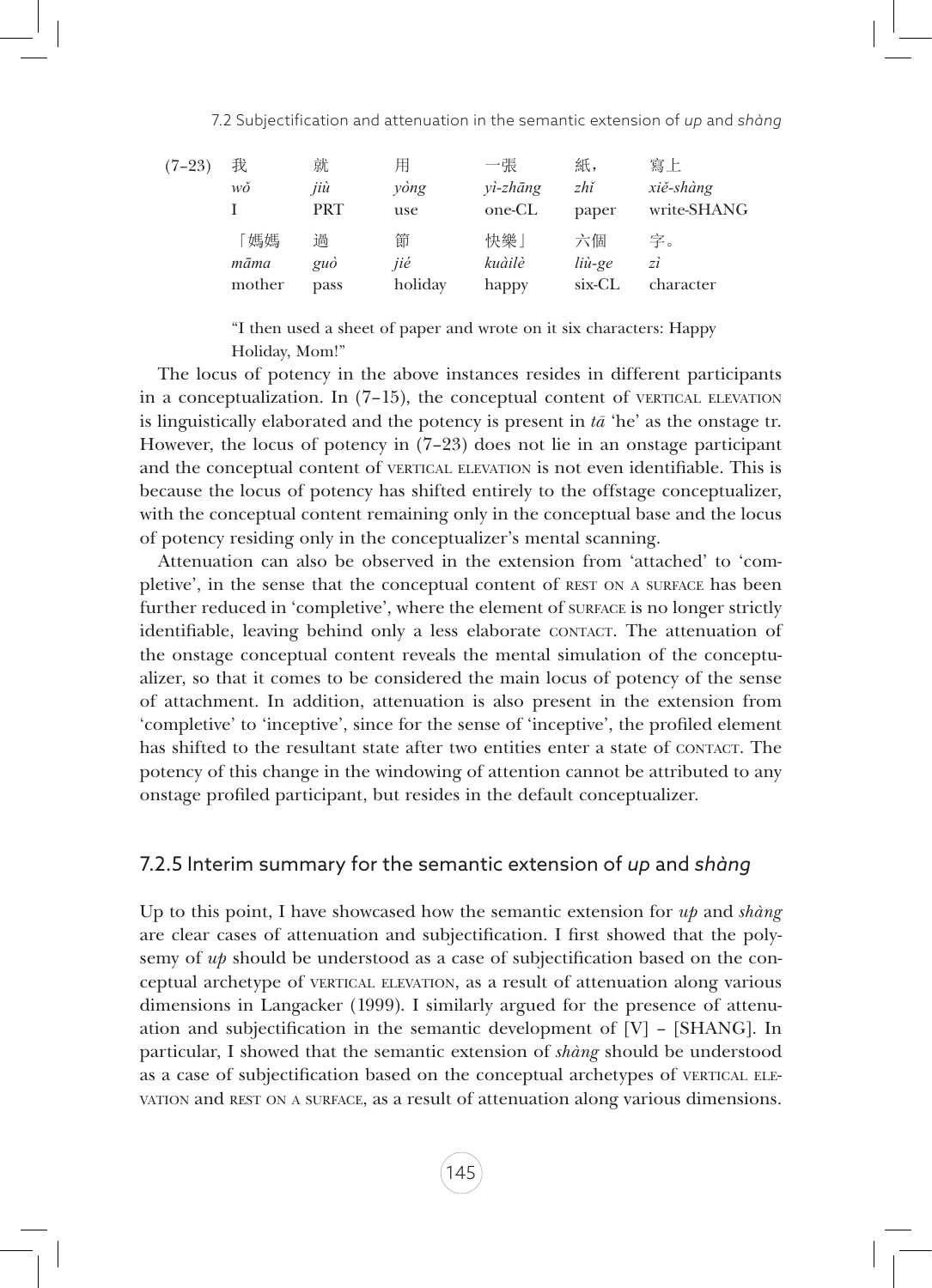#### **7.3 Domains, co-text and semantic attenuation**

In this section, I will analyze the textual level and discuss the possible connection between change in co-text and semantic attenuation. In particular, I will show how change in co-text can induce semantic extensions of *up* and *shàng* from the concrete domain to an abstract domain.

Remember that "A-D alignment" (Langacker 1987) and "conceptual unity of domain" (Croft 1993) constitute an important part of our previous discussion. These two notions help us understand that variation in co-text, especially change in the collocating verb, is an important factor to the semantic attenuation of *up* and *shàng*. The verb plays a pivotal role for the conceptual dependence of *up* and *shàng* relative to the verb, and the possible repertoire of domains associated with the verb influences the semantics of the particles, as I showed in Chapter 5.

 A scrutiny of the verbs in [V] – [UP] and [V] – [SHANG] illustrates this claim. For 'vertically higher' and 'vertically attained', all their collocating verbs are instantiated in the domain of space, and invoke a vertical motion. The verbs that precede *up* 'approaching', *shàng* 'forward' or *shàng* 'attached' are also instantiated in the domain of space, and invoke a motion that is non-vertical. Hence, we can see that a change in the verbal collocations in the route of semantic extension can be associated with the fading away of the conceptual content of vertical elevation. As we further examine the verbs that co-occur with the completive readings of *up* and *shàng*, we can see that the verbs no longer invoke the conceptual substrate of VERTICAL ELEVATION, and that the absence of physical sense should be seen as a further step of the semantic shift from the domain of space.

However, the completive readings of *up* and *shàng* are both as temporal concepts, which means that the semantic clusters are instantiated in the domain of TIME. How does this abstract domain of TIME come into play?

In addition to semantic attenuation, the other key to explaining the semantic extension from space to time is the processual nature of verbs (Langacker 1987, 1999). According to Langacker, verbs are processual predications, as opposed to non-processual predications such as nouns, adjectives, prepositions and other parts of speech. This means that time is an inherent element in a verb, regardless of its semantics. Therefore, as the verb loses its spatial nature in the usages of *up* and *shàng* 'completive', the concept of TIME, which has always been there, is revealed and causes the entire usage event to be instantiated in the domain of time.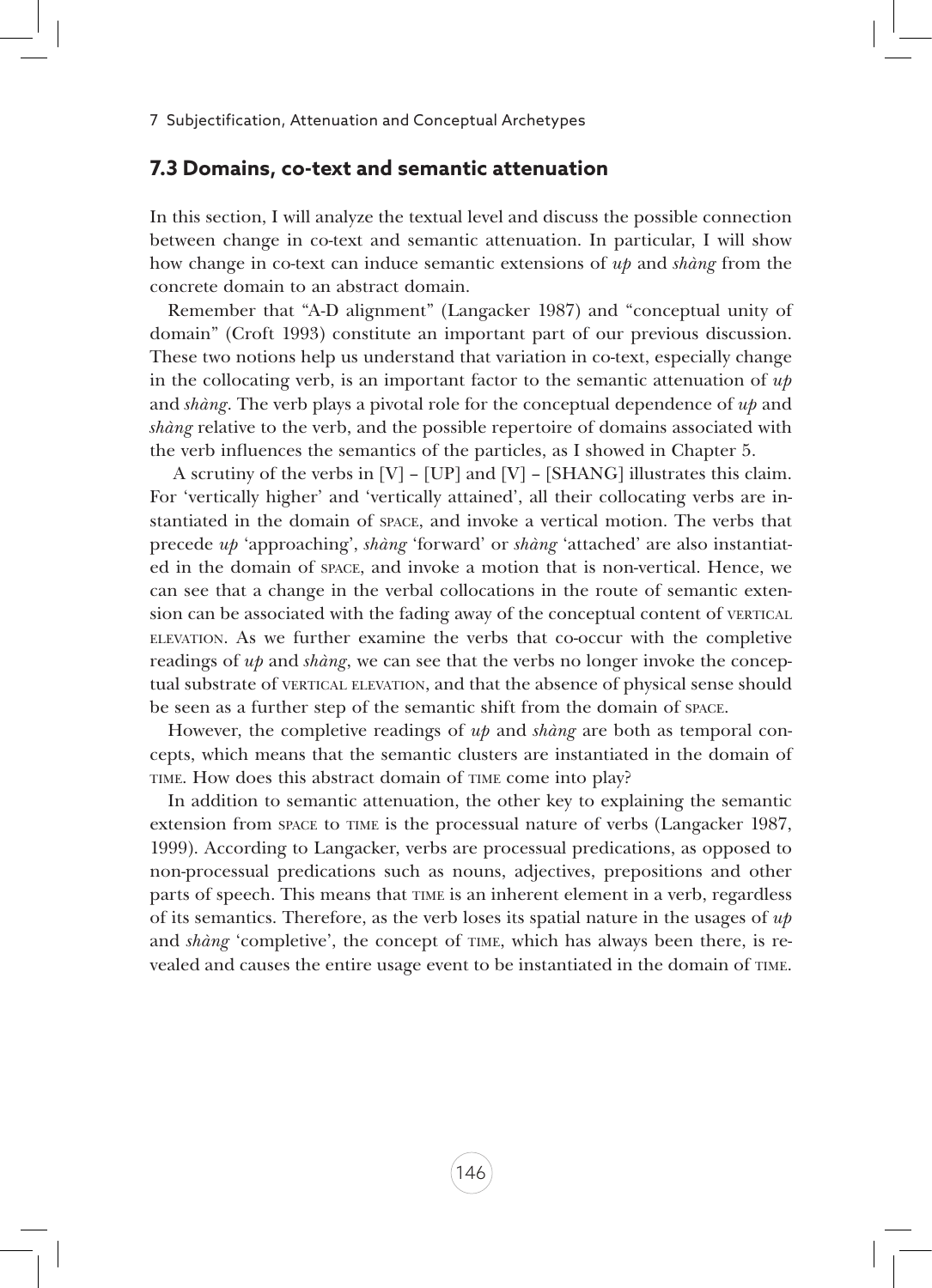# **7.4 Conceptual archetypes in the embodied meanings of** *up* **and** *shàng*

So far, I have discussed how the various core meanings of *up* are extended from its prototypical meaning of 'vertically higher', with the other senses more or less reflecting this prototype as a result of semantic attenuation. I have also addressed how the core senses of *shàng* extend from its sanctioning sense of 'vertically attained', and how the conceptual archetype of REST ON A SURFACE is involved in some of its core senses. Below, I address the role played by conceptual archetypes in the semantic networks of *up* and *shàng*.

# 7.4.1 Archetypal conception and the core meanings of *up*

According to Langacker (2008: 538), the prototypical meaning of a grammatical notion is "an objectively construed conceptual archetype." For our current case of *up*, its prototypical meaning of 'vertically higher' is the conceptual archetype of VERTICAL ELEVATION construed most objectively, with the most onstage conceptual content and the lowest extent of participation from the conceptualizing subject. As I showed in 7.2, along its course of semantic extension, the onstage conceptual content of vertical motion is gradually diminished, but the subjective mental scanning which is also present in the objectively construed meaning remains. The above attenuation of the onstage conceptual content bears two important consequences: First, it results in a more prominent degree of participation from the conceptualizing subject for 'approaching' and 'completive'. Second, it results in a more abstract residue of VERTICAL ELEVATION in 'completive'. This remnant is schematic in the sense that it exists both in the more subjectively construed version and in the objectively construed version of vertical elevation. Therefore, this most subjectively construed meaning of 'completive' should be viewed as a highly schematized version of vertical ELEVATION.

Following from this argument, the relation between the core senses of *up* and their conceptual substrate of VERTICAL ELEVATION can be described as follows: each of the three core senses is a symbolic representation abstracted from their respective sub-groups of exemplars. Each usage cluster has its own distinct pattern of co-text at the phonological pole; at the semantic pole, each usage cluster also prompts a distinctive imagistic structure. As has been discussed above, a juxtaposition of the core senses forms a clear case of semantic attenuation, which is reflected by the change from a solid vertical line to a dotted one at the semantic pole, which I showed previously. Finally, at the semantic pole, an instantiation of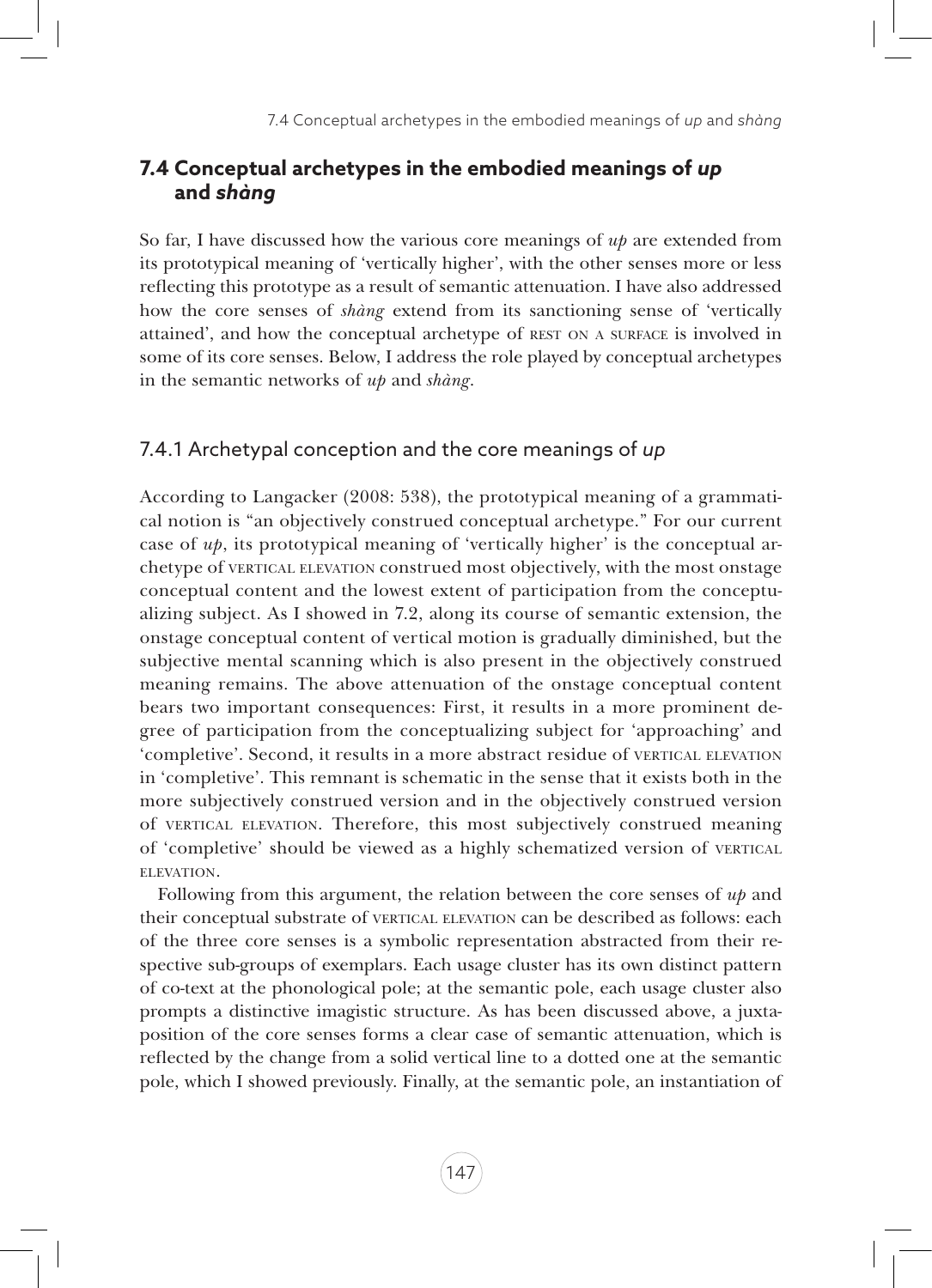vertical elevation with the highest level of schematicity is inherent in all the core senses of *up* and their local instantiations.<sup>93</sup>

# 7.4.2 Archetypal conception and the core meanings of *shàng*

In this section, I show that the prototypical meaning of *shàng* 'vertically attained' involves the additional conceptual archetype of rest on <sup>a</sup> surface, in addition to vertical elevation.

My previous analysis showed that the semantic network of *shàng* subsumes two tracks of semantic extension: one from 'vertically attained' to 'vertically higher' and 'forward'; and the other from 'vertically attained' to 'attached' and finally to 'completive' and 'inceptive'. I discuss each of these two tracks below.

The first route of meaning extension is largely based on the conceptual archetype of vertical elevation. The prototypical sense of 'vertically attained', following Langacker's claim, should be considered VERTICAL ELEVATION and REST ON A SURface construed in the most objective manner. The subsequent sense along this track, 'vertically higher', as I have mentioned, is similar to the prototypical sense due to their shared conceptual content of vertical elevation and to an objective construal of the conceptual content. The next sense along this track, 'forward', is a result of the vertical sense being reduced, resulting in some residue of vertical elevation that is immanent in all the three senses. This remnant is schematic in the sense that it exists both in the objectively construed 'vertically attained' and 'vertically higher', and in the less objectively construed 'forward'.

The second route of meaning extension involves the conceptual archetype of rest on <sup>a</sup> surface, in addition to vertical elevation. Since the sense of vertical motion and the sense of physical contact are rather obvious in *shàng* 'vertically attained', this usage cluster instantiates both conceptual archetypes construed in the most objective manner. In comparison, as we move to the meaning of 'attached', the vertical sense is much less evident, with the conceptual content of vertical elevation having become weaker and construed less as an object of conception. But for 'attached', the archetypal meaning of rest on <sup>a</sup> surface is less

<sup>93</sup> The present account of the semantics of *up* and *shàng* is usage-based, and should not be misidentified with a "monosemic" account (Ruhl 1989, 2002), which assumes one single abstract meaning for each lexical item, from which all its uses can be generated by rules. A major challenge to this proposal is whether the abstract meaning can allow us to generate the actual and precise range of how the lexical item is conventionally put to use (Langacker 2008: 38). Accordingly, the single abstract representation alone would fail to fully and accurately describe a speaker's knowledge of the actual usage of a lexical item. In addition, a monosemic account does not say anything about the relationship between all usages of a lexical item, claiming only the possibility of generating the various usages from the central abstract meaning. This feature is also quite different from my usage-based account, which is founded on an observation of semantic attenuation.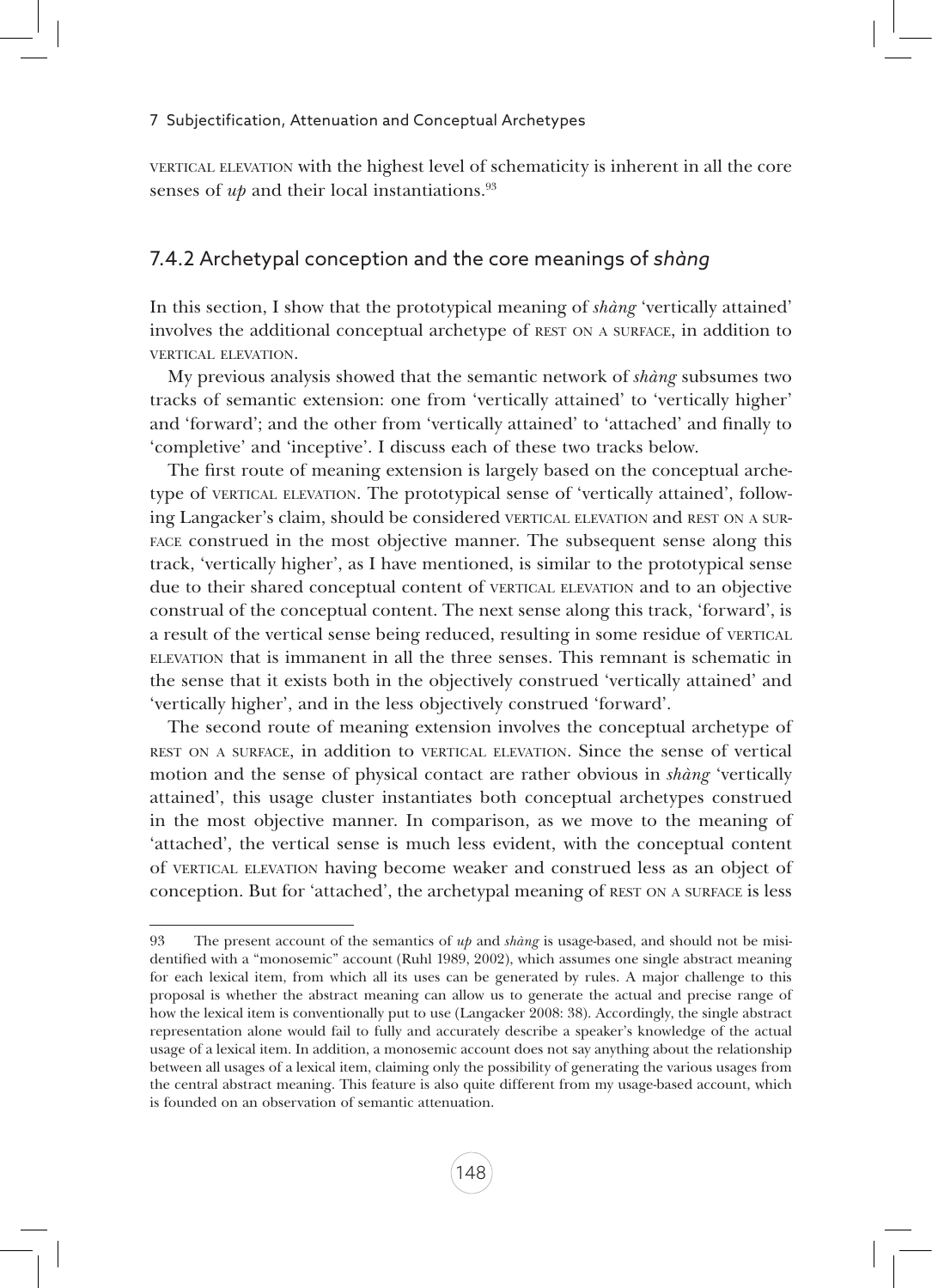obvious and is construed less objectively, with the sense of verticality imminent in rest on <sup>a</sup> surface having faded away. As we get to 'completive', we can see that this conceptual archetype is further reduced, with the element of surface having faded away, leaving behind only a residue of potential physical contact. Finally, as for the inceptive meaning, the conceptual content of contact has further diminished and has become barely readily identifiable. For this final usage cluster of 'inceptive', with very little conceptual content remaining onstage, the status of contact as the sole object of conception can no longer be retained, since the mental simulation of the conceptualizer now plays a more prominent role in the construal. By the same token, since the archetypal meaning of VERTICAL ELEVATION has greatly attenuated, it likewise barely plays a role of an object of conception. At this stage, the conceptual substrates are instantiated in a highly abstract manner, and this abstract instantiation is schematic, since both traces of the archetypal meanings are present in all the senses along this path.

Based on the above discussion, the relation between the core senses of *shàng* and the associated conceptual archetypes, VERTICAL ELEVATION and REST ON A SUR-FACE, can be summarized as follows: similar to what we have seen for  $u\psi$ , each sense of *shàng* is also an aggregation of sub-groups of exemplars and has its own characteristics at both the phonological and the semantic pole. The most schematic version of the conceptual archetypes is similarly immanent in all instantiations. However, for the senses of 'vertically attained', 'attached', 'completive' and 'inceptive', the conceptual archetype of rest on <sup>a</sup> surface is also involved, in addition to VERTICAL ELEVATION.

# 7.4.3 Schematized archetypal meaning in the metaphorical meanings of *up*

In this section, I address the role of schematized archetypal meaning in the metaphorical meanings of *up*.

In Chapter 5, I showed how the various metaphorical transfers of *up* from space to abstract domains are induced by an autonomous predication in its cotext. Now that we have seen how the core meanings can instantiate a conceptual archetype with different levels of specificity of conceptual content, this question arises: Do the metaphorical senses also instantiate the same conceptual substrate with the core senses? If so, in what way?

The answer to this question depends on the parameters of attenuation in Langacker (1999). According to these parameters, the metaphorical senses should be viewed as an attenuated version of the prototypical sense, for two reasons. First, a change in status is evident in the semantic extensions, since the prototypical sense of 'vertically higher' instantiates an actual upward motion, whereas the